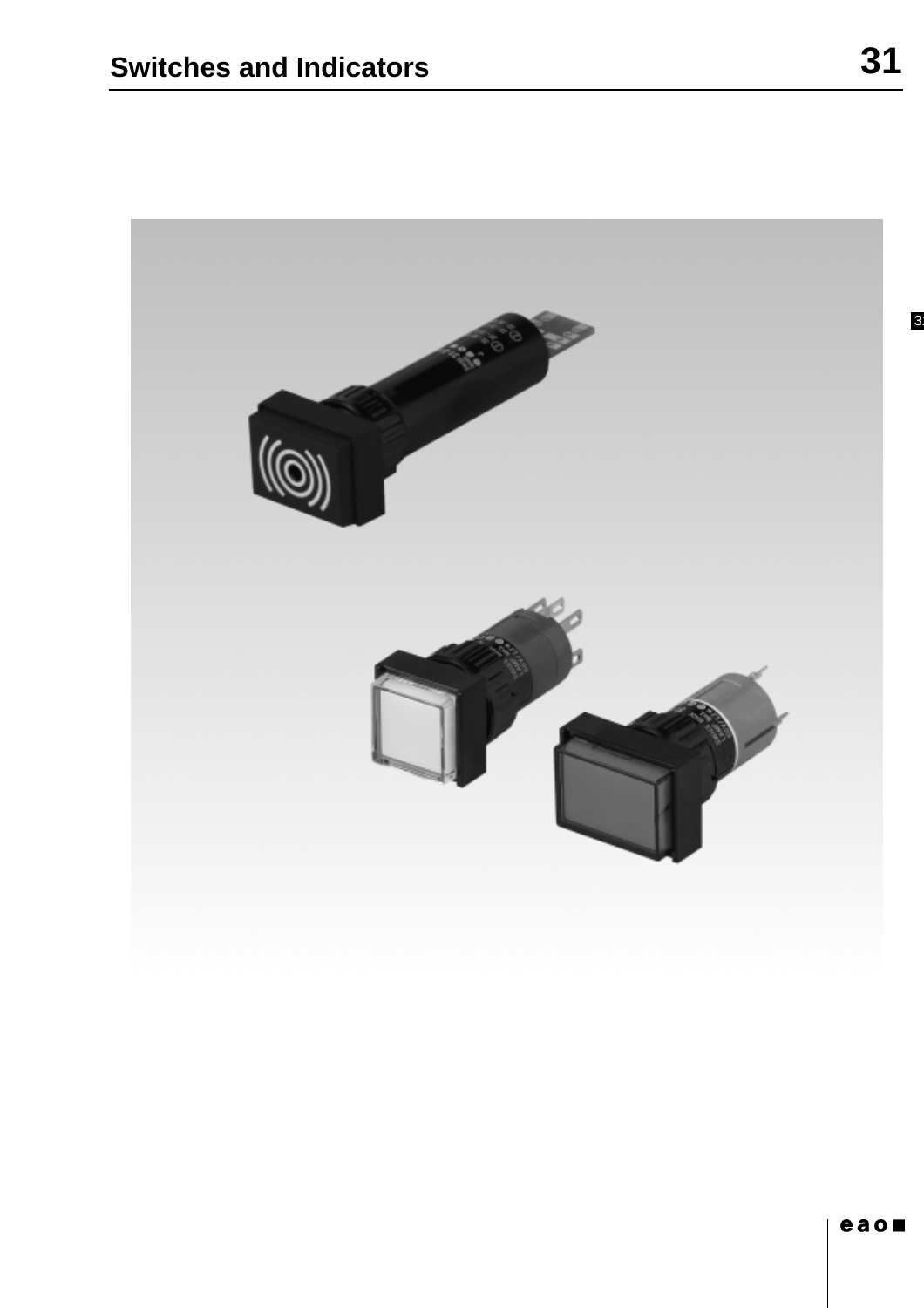## **Index**

## **Series 31**

| Description Description                                            | Page 37                                                                                                                  |
|--------------------------------------------------------------------|--------------------------------------------------------------------------------------------------------------------------|
| Product Assembly Product Assembly                                  |                                                                                                                          |
| Product Range <b>Example 2018</b>                                  |                                                                                                                          |
| - pushbuttons for standard mounting<br>- accessories / spare parts | Page 39<br>Page 41                                                                                                       |
| Technical Data <b>National Page 48</b>                             |                                                                                                                          |
| Technical Drawing / Dimension / Layout Page 51                     |                                                                                                                          |
| Circuit Drawing <b>Contract Page 55</b>                            |                                                                                                                          |
| <b>Typical Applications Community Page 56</b>                      |                                                                                                                          |
|                                                                    | Marking Marking and the Marking of the Marking of the Marking of the Marking of the Markin and the Markin and<br>Page 58 |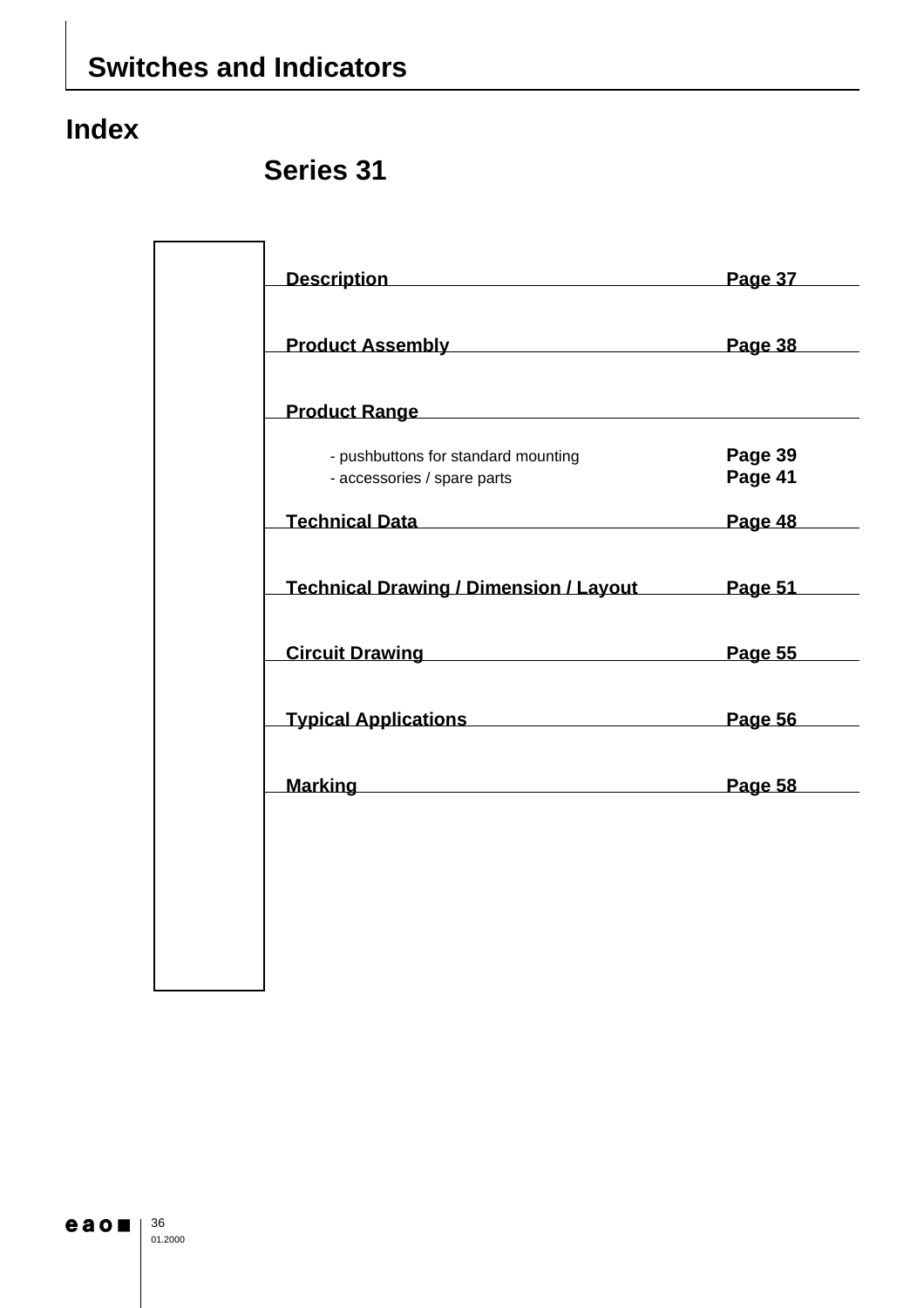The series 31 illuminated pushbuttons are equipped with snap-action or low-level switching elements.

Besides the standard contacts (gold-plated silver) silver contacts for switching elements 2.8 mm plug-in terminals can be supplied on request.

The front dimensions of these units are 18 x 24 mm or 18 mm dia. In addition to a number of illuminated pushbuttons, the customer can choose from a range of other units and accessories having the same front and mounting dimensions: indicators, flashers, buzzers, etc. (For keylock switches see series 51 or 61.)

#### **Mounting**

Mount from the front through the mounting hole.

The universal terminals of the low-level switching elements permit mounting on printed circuit boards (PCB).

These terminals are also suitable for dip soldering. For these terminals we can also supply a plug-in base which, when soldered on to the board, enables the switch to be plugged in. All rectangular switches, as well as the square and round keylock switches are secured against rotation.

#### **Lenses**

The flat or concave lenses, made of polymethyl methacrylate, are available in various colours, as well as translucent or transparent.

#### **Marking**

For engravings, hot stamping and film inserts, see under "Marking" on page 58.

#### **Illumination**

Perfect illumination of the different coloured lenses is assured by midget-grooved lamps T 1 3/4 (6-60 V).

For supply voltages above 60 V, it is necessary to use a voltage reduction element (external series resistor, capacitor or transformer). Do not solder the terminals directly, because of the high surface temperature.

Multi-LED midget-grooved lamps T 1 3/4 (6, 12, 24, 48 V) are available in the colours red, white, yellow and green.

#### **Position Indication**

When a switch with maintained action is actuated, the lens remains in the depressed position mechanically. The state of the switch is apparent at all times from the position of the lens.



31-933.2

#### **Specimen order**

| Indicator                        |                |
|----------------------------------|----------------|
| - indicator, soldering terminal, | 31-040.005     |
| 18 x 24 mm                       |                |
| Recommended accessories:         |                |
| - lens, blue, 18 x 24 mm         | $31 - 903 - 6$ |
| - LED, 1 chip, 24 VDC, white     | 10-2312.3139   |

All dimensions in mm. We reserve the right to modify technical data.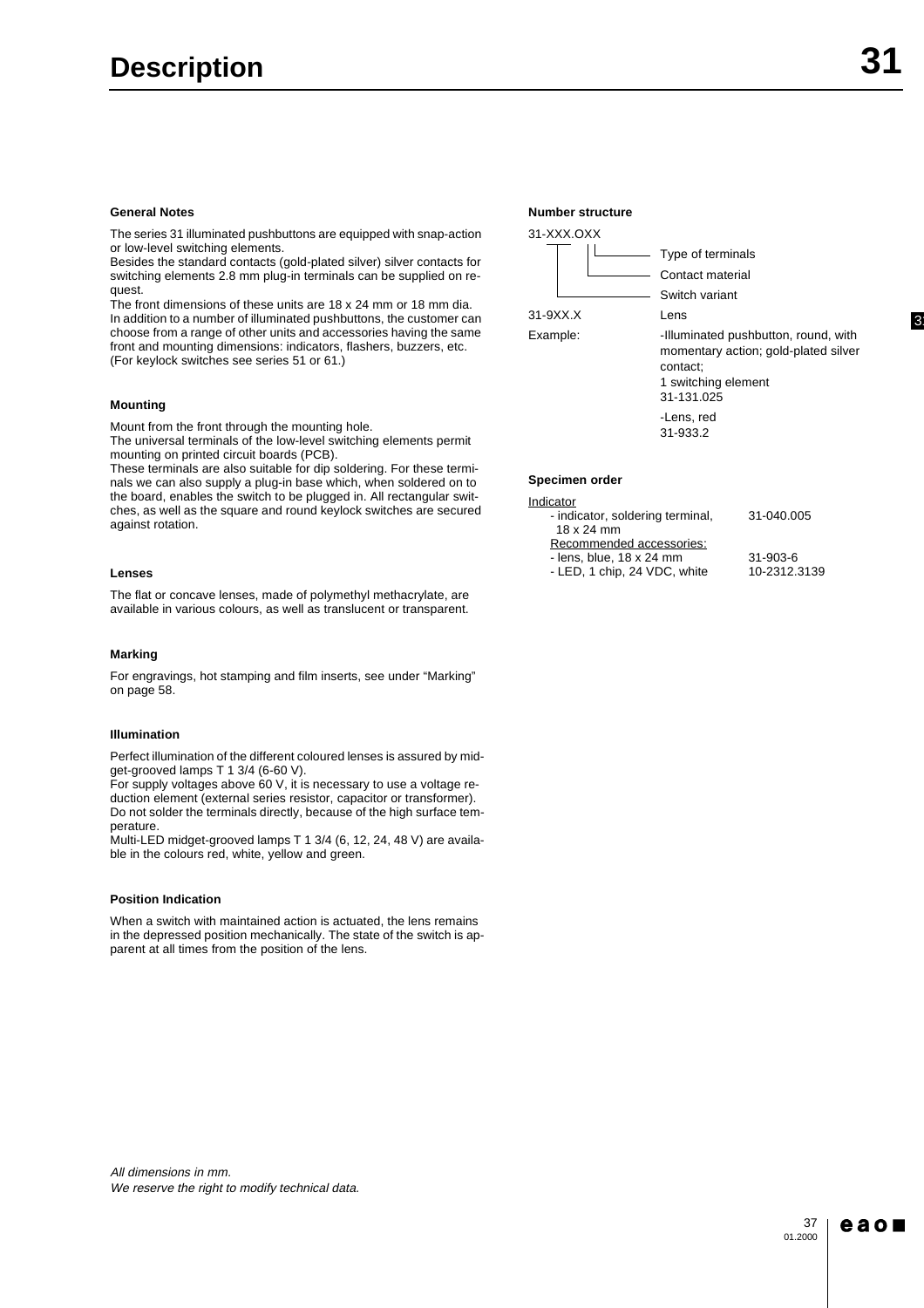## **illuminated-/pushbutton**



- 1 lens
- 2 switch housing
- 3 fixing nut

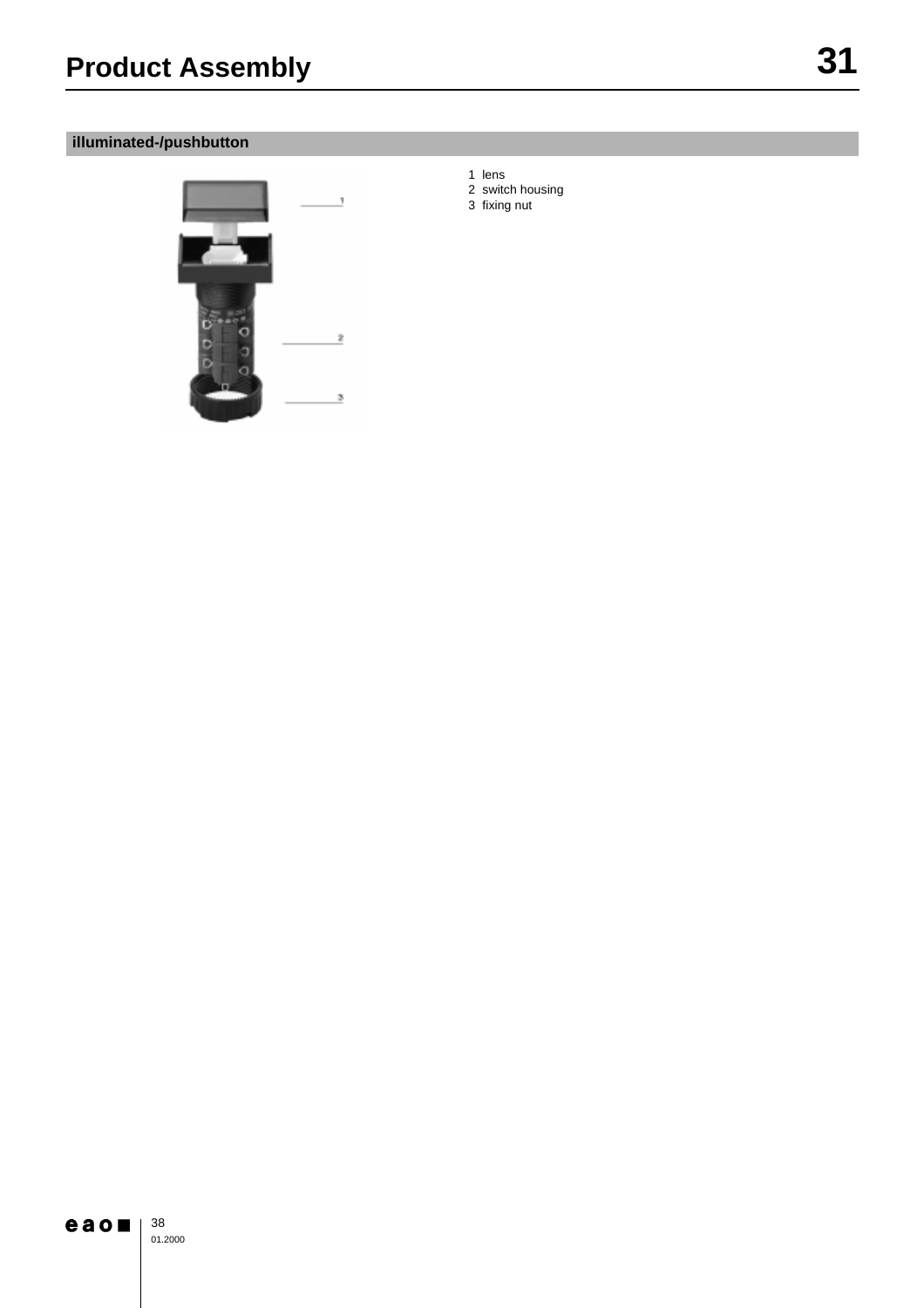#### **buzzer**

-





#### **recommended accessories:**

|                                      | operation voltage   | front cap     | method<br>connection | 18 x 24 mm<br>part no. | drawing<br>circuit | drawing<br>technical | $\overline{5}$<br>dimens<br>mounting | $\widetilde{k}$ g |
|--------------------------------------|---------------------|---------------|----------------------|------------------------|--------------------|----------------------|--------------------------------------|-------------------|
| buzzer                               | 10-26 VDC           | plastic black | ST/                  | 31-801.002             |                    |                      |                                      | 0,015             |
| with continous and intermittent tone |                     |               | <b>PT</b>            |                        |                    |                      |                                      |                   |
|                                      | 10-55 VAC/10-75 VDC | plastic black | <b>ST</b>            | 31-810.005             | $\overline{2}$     | റ                    |                                      | 0,015             |

connection method: ST = soldering terminal; PT = plug-in terminal; PCB plug-in base page technical drawing as of page 51, mounting dimensions as of page 53, circuit drawing as of page 55

#### **indicator**







**recommended accessories:**

 $\overline{\mathbb{Q}}$  lens  $\rightarrow$  41

 $\overline{\mathbb{H}}$  incandescent lamp  $\rightarrow$  44; LED  $\rightarrow$  45

|           | 4007)<br>z<br>こ<br>diode | method<br>connection | ⋢<br>$18 \times 24$ mm<br>part no. | 中<br>18 x 18 mm<br>part no. | 18 mm dia.<br>part no. | drawing<br>circuit | drawing<br>technical | dimension<br>mounting | layout<br>components     | 矞     |
|-----------|--------------------------|----------------------|------------------------------------|-----------------------------|------------------------|--------------------|----------------------|-----------------------|--------------------------|-------|
| indicator | $\overline{\phantom{a}}$ | ST/<br>PT            | 31-040.002                         | 31-050.002                  | 31-030.002             | 3                  | 3                    |                       | $\overline{\phantom{0}}$ | 0.004 |
|           |                          | <b>ST</b>            | 31-040.005                         | 31-050.005                  | 31-030.005             | 4                  | 3                    |                       | $\blacksquare$           | 0,004 |
|           |                          | UT                   | 31-041.006                         | 31-051.006                  | 31-031.006             | 3                  | 5                    |                       |                          | 0,005 |
|           |                          | UT                   | 31-701.006                         | 31-703.006                  | 31-741.006             | 5                  | 4                    |                       |                          | 0,006 |
|           | $\overline{2}$           | UT                   | 31-702.006                         | 31-704.006                  | 31-742.006             | 6                  | 4                    |                       |                          | 0,006 |

connection method: ST = soldering terminal; PT = plug-in terminal; UT = universal terminal; PCB plug-in base page 43 marking see page 58

technical drawing as of page 51, mounting dimensions as of page 53, components layouts as of page 54, circuit drawing as of page 55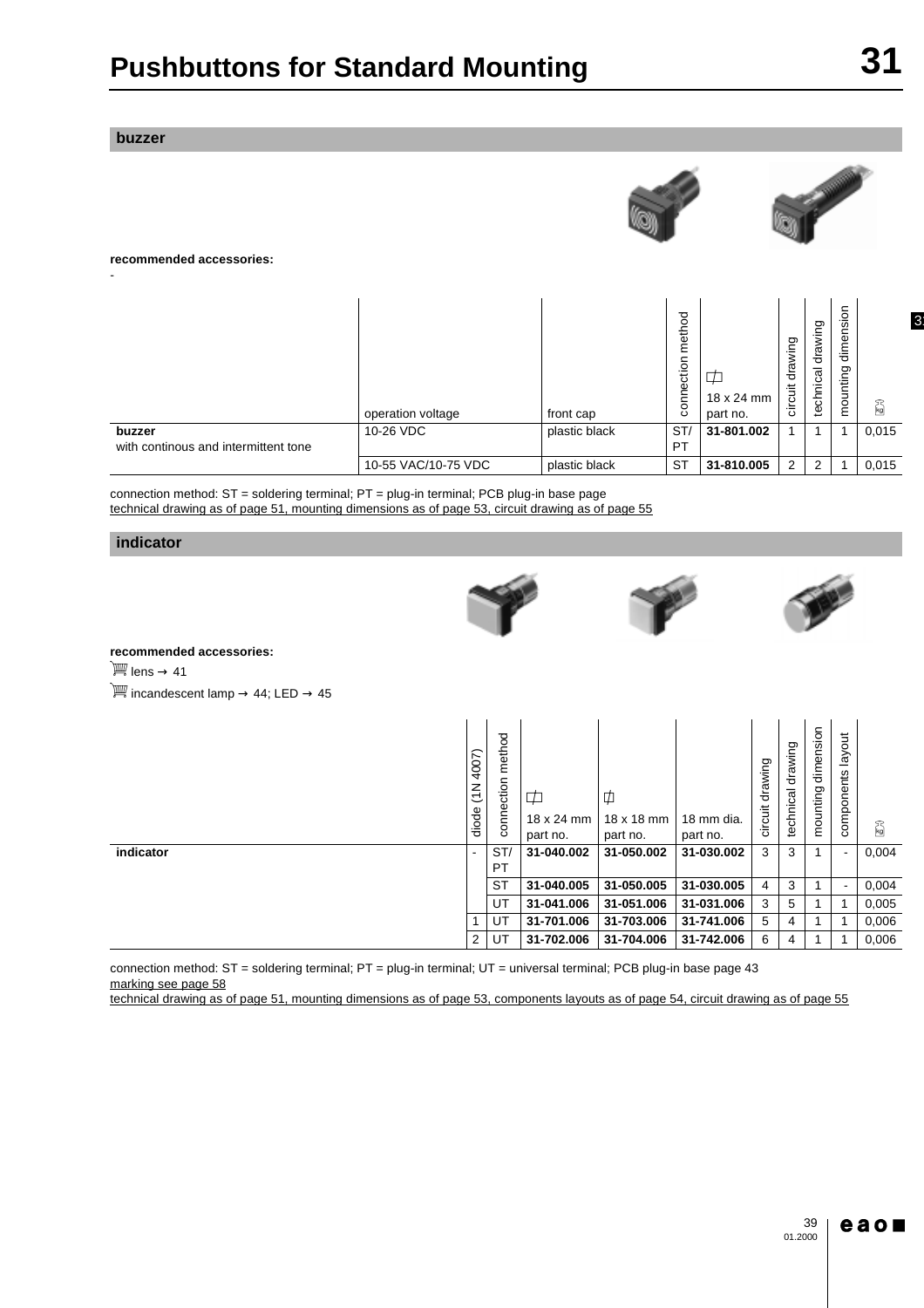### **illuminated-/pushbutton**





#### **recommended accessories:**

 $\overline{\mathbb{H}}$  lens  $\rightarrow$  41

 $\equiv$  incandescent lamp  $\rightarrow$  44; LED  $\rightarrow$  45

|                         | switching system | contacts    | diode (1N 4007)          | switching action | connection method | ⋢<br>18 x 24 mm<br>part no. | $\phi$<br>18 x 18 mm<br>part no. | 18 mm dia.<br>part no. | circuit drawing | technical drawing | mounting dimension | components layout        | $\widetilde{k\mathsf{g}}$ |
|-------------------------|------------------|-------------|--------------------------|------------------|-------------------|-----------------------------|----------------------------------|------------------------|-----------------|-------------------|--------------------|--------------------------|---------------------------|
| illuminated-/pushbutton | LL               | 1NC         |                          | main             | UT                | 31-466.036                  | 31-486.036                       | 31-476.036             | 16              | 5                 | $\mathbf{1}$       | 1                        | 0,007                     |
|                         |                  |             |                          | mom              | UT                | 31-426.036                  | 31-456.036                       | 31-436.036             | 30              | 5                 | $\mathbf{1}$       | 1                        | 0,007                     |
|                         |                  | $1NC + 1NO$ | $\mathbb{Z}$             | main             | UT                | 31-463.036                  | 31-483.036                       | 31-473.036             | 19              | 5                 | 1                  | 1                        | 0,007                     |
|                         |                  |             |                          | mom              | UT                | 31-423.036                  | 31-453.036                       | 31-433.036             | 33              | 5                 | 1                  | 1                        | 0,007                     |
|                         |                  | 1NO         | $\blacksquare$           | main             | UT                | 31-465.036                  | 31-485.036                       | 31-475.036             | 18              | 5                 | 1                  | 1                        | 0,007                     |
|                         |                  |             |                          | mom              | UT                | 31-425.036                  | 31-455.036                       | 31-435.036             | 32              | 5                 | 1                  | 1                        | 0,007                     |
|                         |                  | 2NC         | $\overline{\phantom{a}}$ | main             | UT                | 31-462.036                  | 31-482.036                       | 31-472.036             | 17              | 5                 | 1                  | 1                        | 0,007                     |
|                         |                  |             |                          | mom              | UT                | 31-422.036                  | 31-452.036                       | 31-432.036             | 31              | 5                 | 1                  | 1                        | 0,007                     |
|                         |                  | 2NO         | $\blacksquare$           | main             | UT                | 31-461.036                  | 31-481.036                       | 31-471.036             | 20              | 5                 | 1                  | 1                        | 0,007                     |
|                         |                  |             |                          | mom              | UT                | 31-421.036                  | 31-451.036                       | 31-431.036             | 34              | 5                 | 1                  | 1                        | 0,007                     |
|                         | <b>SA</b>        | $1NC + 1NO$ | $\sim$                   | main             | ST/<br>PT         | 31-261.022                  | 31-281.022                       | 31-271.022             | 12              | 6                 | 1                  | $\overline{a}$           | 0,006                     |
|                         |                  |             |                          |                  | <b>ST</b>         | 31-261.025                  | 31-281.025                       | 31-271.025             | 15              | 6                 | 1                  | $\overline{\phantom{a}}$ | 0,006                     |
|                         |                  |             |                          | mom              | ST/<br>PT         | 31-121.022                  | 31-151.022                       | 31-131.022             | 26              | 6                 | 1                  |                          | 0,006                     |
|                         |                  |             |                          |                  | <b>ST</b>         | 31-121.025                  | 31-151.025                       | 31-131.025             | 29              | 6                 | $\mathbf{1}$       |                          | 0,006                     |
|                         |                  |             | $\mathbf{1}$             | main             | UT                | 31-713.029                  | 31-717.029                       | 31-747.029             | 13              | $\overline{7}$    | $\mathbf{1}$       | $\mathbf{1}$             | 0,008                     |
|                         |                  |             |                          | mom              | UT                | 31-705.029                  | 31-709.029                       | 31-743.029             | 27              | $\overline{7}$    | $\mathbf{1}$       | $\mathbf{1}$             | 0,008                     |
|                         |                  |             | 2                        | main             | UT                | 31-714.029                  | 31-718.029                       | 31-748.029             | 14              | $\overline{7}$    | 1                  | 1                        | 0,008                     |
|                         |                  |             |                          | mom              | UT                | 31-706.029                  | 31-710.029                       | 31-744.029             | 28              | $\overline{7}$    | 1                  | 1                        | 0,008                     |
|                         |                  | $2NC + 2NO$ | $\Box$                   | main             | <b>ST</b>         | 31-262.025                  | 31-282.025                       | 31-272.025             | 11              | 6                 | 1                  |                          | 0,008                     |
|                         |                  |             |                          | mom              | <b>ST</b>         | 31-122.025                  | 31-152.025                       | 31-132.025             | 25              | 6                 | 1                  |                          | 0,008                     |
|                         |                  |             | 1                        | main             | UT                | 31-715.029                  | 31-719.029                       | 31-749.029             | 9               | $\overline{7}$    | 1                  | 1                        | 0,010                     |
|                         |                  |             |                          | mom              | UT                | 31-707.029                  | 31-711.029                       | 31-745.029             | 23              | $\overline{7}$    | 1                  | 1                        | 0,010                     |
|                         |                  |             | 2                        | main             | UT                | 31-716.029                  | 31-720.029                       | 31-750.029             | 10              | $\overline{7}$    | 1                  | 1                        | 0,010                     |
|                         |                  |             |                          | mom              | UT                | 31-708.029                  | 31-712.029                       | 31-746.029             | 24              | $\overline{7}$    | 1                  | 1                        | 0,010                     |
|                         |                  | $3NC + 3NO$ | $\mathbb{Z}^2$           | main             | <b>ST</b>         | 31-263.025                  | 31-283.025                       | 31-273.025             | 8               | 6                 | 1                  | $\overline{a}$           | 0,010                     |
|                         |                  |             |                          | mom              | <b>ST</b>         | 31-123.025                  | 31-153.025                       | 31-133.025             | 22              | 6                 | 1                  | $\blacksquare$           | 0,010                     |
|                         |                  | $4NC + 4NO$ | $\blacksquare$           | main             | <b>ST</b>         | 31-264.025                  | 31-284.025                       | 31-274.025             | $\overline{7}$  | 6                 | 1                  |                          | 0,012                     |
|                         |                  |             |                          | mom              | <b>ST</b>         | 31-124.025                  | 31-154.025                       | 31-134.025             | 21              | 6                 | 1                  |                          | 0,012                     |

switching system: LL = Low Level switching element, SA = snap-action switching element

switching action: main = maintained action, mom = momentary action

connection method: ST = soldering terminal; PT = plug-in terminal; UT = universal terminal; PCB plug-in base page 43

contacts:  $NC =$  normally closed,  $NO =$  normally open

power rating: Low Level switching element: 42 V/100 mA, snap-action switching element: 250 V/5 A

marking see page 58

technical drawing as of page 51, mounting dimensions as of page 53, components layouts as of page 54, circuit drawing as of page 55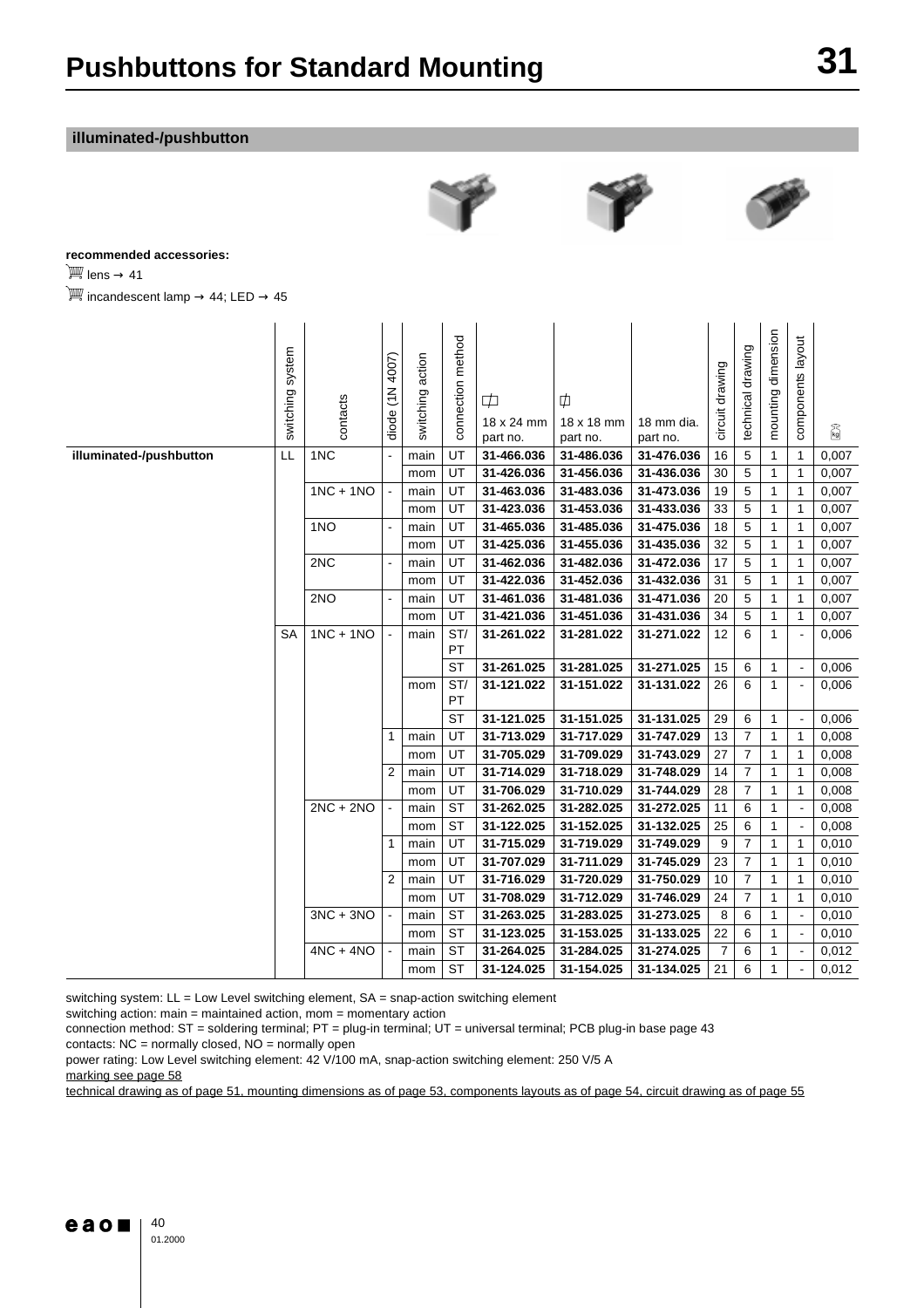## **at front**

**lens**

|                      |         |                    |                   | $\overline{\mathcal{L}}$ | $\phi$     |            |                           |  |
|----------------------|---------|--------------------|-------------------|--------------------------|------------|------------|---------------------------|--|
|                      |         |                    |                   | 18 x 24 mm               | 18 x 18 mm | 18 mm dia. |                           |  |
|                      | shape   | lens/support       | colour            | part no.                 | part no.   | part no.   | $\widetilde{k\mathsf{g}}$ |  |
| lens                 | concave | transparent/trans- | blue              | 31-904.6                 | 31-954.6   |            | 0,001                     |  |
| of plastic           |         | lucent             | colourless, clear | 31-904.7                 | 31-954.7   |            | 0,001                     |  |
|                      |         |                    | green             | 31-904.5                 | 31-954.5   |            | 0,001                     |  |
|                      |         |                    | orange            | 31-904.3                 | 31-954.3   |            | 0,001                     |  |
|                      |         |                    | red               | 31-904.2                 | 31-954.2   |            | 0,001                     |  |
|                      |         |                    | yellow            | 31-904.4                 | 31-954.4   |            | 0,001                     |  |
|                      | flat    | transparent/trans- | blue              | 31-903.6                 | 31-953.6   | 31-933.6   | 0,001                     |  |
|                      |         | lucent             | colourless, clear | 31-903.7                 | 31-953.7   | 31-933.7   | 0,001                     |  |
|                      |         |                    | green             | 31-903.5                 | 31-953.5   | 31-933.5   | 0,001                     |  |
|                      |         |                    | orange            | 31-903.3                 | 31-953.3   | 31-933.3   | 0,001                     |  |
|                      |         |                    | red               | 31-903.2                 | 31-953.2   | 31-933.2   | 0,001                     |  |
|                      |         |                    | smoked            | 31-903.1                 | 31-953.1   | 31-933.1   | 0,001                     |  |
|                      |         |                    | yellow            | 31-903.4                 | 31-953.4   | 31-933.4   | 0,001                     |  |
| of plastic           | concave | translucent/trans- | blue              | 31-902.6                 | 31-952.6   |            | 0,001                     |  |
| (not for film insert |         | lucent             | green             | 31-902.5                 | 31-952.5   |            | 0,001                     |  |
| and LED)             |         |                    | orange            | 31-902.3                 | 31-952.3   |            | 0,001                     |  |
|                      |         |                    | red               | 31-902.2                 | 31-952.2   |            | 0,001                     |  |
|                      |         |                    | white             | 31-902.9                 | 31-952.9   |            | 0,001                     |  |
|                      |         |                    | vellow            | 31-902.4                 | 31-952.4   |            | 0,001                     |  |
|                      | flat    | translucent/trans- | blue              | 31-901.6                 | 31-951.6   | 31-931.6   | 0,001                     |  |
|                      |         | lucent             | green             | 31-901.5                 | 31-951.5   | 31-931.5   | 0,001                     |  |
|                      |         |                    | orange            | 31-901.3                 | 31-951.3   | 31-931.3   | 0,001                     |  |
|                      |         |                    | red               | 31-901.2                 | 31-951.2   | 31-931.2   | 0,001                     |  |
|                      |         |                    | white             | 31-901.9                 | 31-951.9   | 31-931.9   | 0,001                     |  |
|                      |         |                    | vellow            | 31-901.4                 | 31-951.4   | 31-931.4   | 0,001                     |  |
| of plastic           | concave | opaque/translu-    | black             | 31-902.0                 | 31-952.0   |            | 0,001                     |  |
| (not for film insert |         | cent               | grey              | 31-902.8                 | 31-952.8   |            | 0,001                     |  |
| and illumination)    | flat    | opaque/translu-    | black             | 31-901.0                 | 31-951.0   | 31-931.0   | 0,001                     |  |
|                      |         | cent               | grey              | 31-901.8                 | 31-951.8   | 31-931.8   | 0,001                     |  |
| of plastic           | concave | transparent/trans- | colourless, clear | 31-906.7                 | 31-956.7   |            | 0,001                     |  |
| (not recommen-       |         | parent             | green             | 31-906.5                 | 31-956.5   |            | 0,001                     |  |
| ded for film insert) |         |                    | red               | 31-906.2                 | 31-956.2   |            | 0,001                     |  |
|                      |         |                    | yellow            | 31-906.4                 | 31-956.4   |            | 0,001                     |  |
|                      | flat    | transparent/trans- | colourless, clear | 31-905.7                 | 31-955.7   | 31-935.7   | 0,001                     |  |
|                      |         | parent             | green             | 31-905.5                 | 31-955.5   | 31-935.5   | 0,001                     |  |
|                      |         |                    | red               | 31-905.2                 | 31-955.2   | 31-935.2   | 0,001                     |  |
|                      |         |                    | yellow            | 31-905.4                 | 31-955.4   | 31-935.4   | 0,001                     |  |

| <b>AML</b> adaptor        |             |          |                      |                  |  |
|---------------------------|-------------|----------|----------------------|------------------|--|
|                           | front shape | part no. | drawing<br>technical | $\widetilde{kg}$ |  |
| <b>AML</b> adaptor        | rectangular | 31-949   | 9                    | 0,002            |  |
| for American panel cutout | square      | 31-948   | 8                    | 0,002            |  |
|                           |             |          |                      |                  |  |

technical drawing as of page 51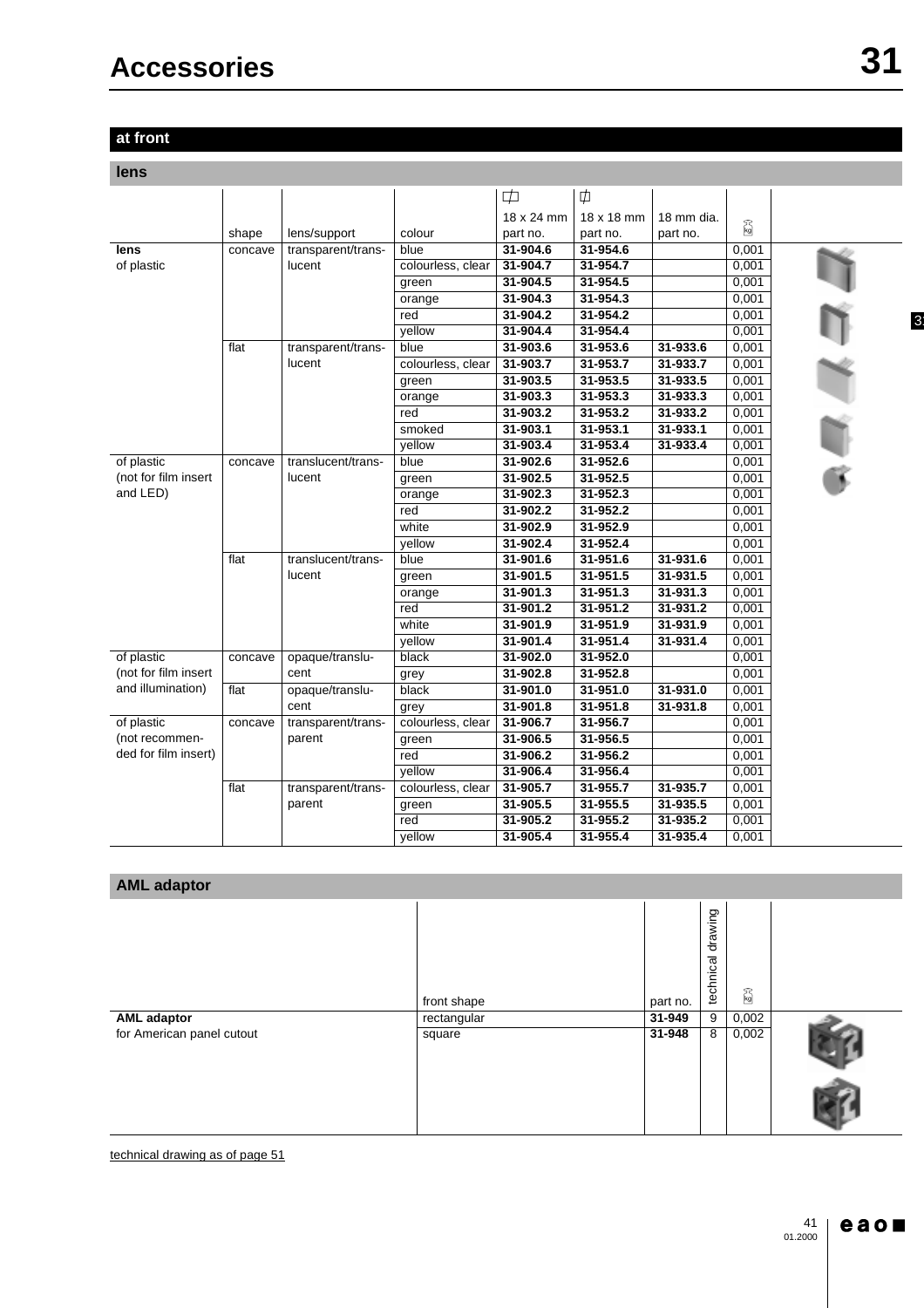## **protective cover**

|                                                                                | ⋣<br>18 x 24 mm<br>part no. | 17<br>18 x 18 mm<br>part no. | drawing<br>ॡ<br>techni | 矞     |  |
|--------------------------------------------------------------------------------|-----------------------------|------------------------------|------------------------|-------|--|
| protective cover<br>hinged, transparent, cover to prevent accidental operation | 31-925                      | 31-920                       | 10                     | 0,002 |  |

technical drawing as of page 51

| sprayproof cover       |             |                  |          |                   |                       |       |  |  |  |
|------------------------|-------------|------------------|----------|-------------------|-----------------------|-------|--|--|--|
| front protection IP 67 |             |                  |          |                   |                       |       |  |  |  |
|                        | front shape | material         | part no. | technical drawing | dimension<br>mounting | 矞     |  |  |  |
| sprayproof cover       | rectangular | made of silicone | 31-924.2 | 12                | 2                     | 0,003 |  |  |  |
| two-part               | square      | made of PVC      | 31-923   | 12                | $\overline{2}$        | 0,003 |  |  |  |

technical drawing as of page 51, mounting dimensions as of page 53

## **protective guard**

|                      |                          |          | drawing<br>technical |                   |  |
|----------------------|--------------------------|----------|----------------------|-------------------|--|
|                      | construction             | part no. |                      | $\widetilde{k_0}$ |  |
| protective guard     | broad sides bent upwards | 01-927   | 14 <sub>1</sub>      | 0,011             |  |
| matt chromium-plated | narrow ends bent upwards | 01-926   | 13                   | 0,011             |  |
|                      |                          |          |                      |                   |  |

technical drawing as of page 51

## $e$ aoni

42 01.2000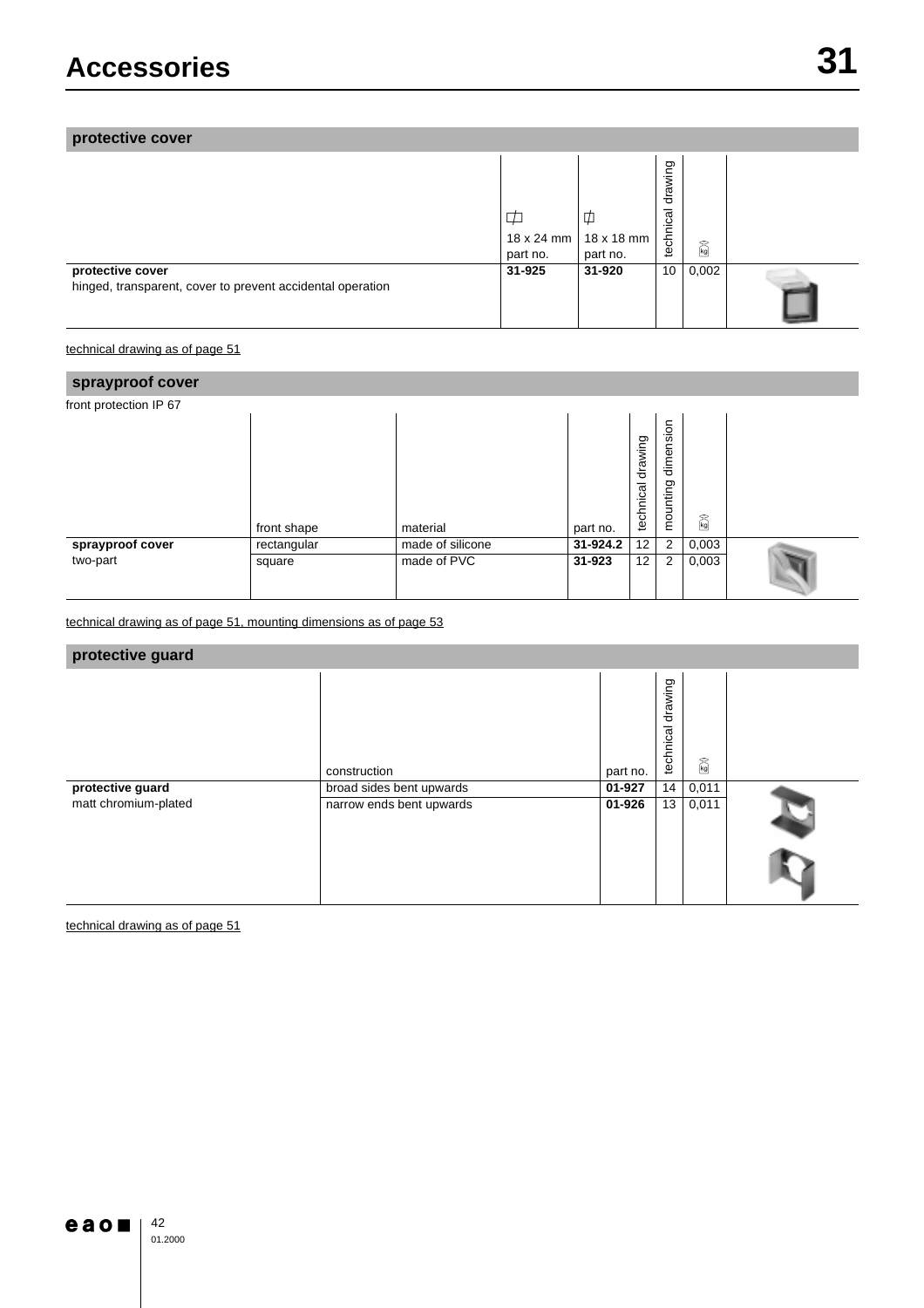**blind plug**

|            | colour | $\overline{\Box}$<br>18 x 24 mm<br>part no. | Ф<br>18 x 18 mm<br>part no. | 18 mm dia.<br>part no. | dimension<br>mounting | $\widetilde{k\mathsf{g}}$ |                |
|------------|--------|---------------------------------------------|-----------------------------|------------------------|-----------------------|---------------------------|----------------|
| blind plug | black  | 01-947.0                                    | 01-948.0                    | 01-949.0               | $\mathbf{1}$          | 0,001                     | $\overline{3}$ |
|            |        |                                             |                             |                        |                       |                           |                |
|            |        |                                             |                             |                        |                       |                           |                |

mounting dimensions as of page 53

**at back**

## **PCB plug-in base**

|                                      | for                                  | pin orientation | part no. | $\overline{5}$<br>layo<br>components | $\widetilde{k\mathsf{g}}$ |  |
|--------------------------------------|--------------------------------------|-----------------|----------|--------------------------------------|---------------------------|--|
| PCB plug-in base                     | Low Level switching element          | axial           | 31-940   | 2                                    | 0,002                     |  |
| 16.4 mm dia. x 9.8 mm high           |                                      |                 |          |                                      |                           |  |
| $17,9 \times 8,4$ mm high            | Low Level switching element          | right-angled    | 31-941   | 3                                    | 0,004                     |  |
| With the extendable mounting the di- |                                      |                 |          |                                      |                           |  |
| stance between PCB plug-in base and  |                                      |                 |          |                                      |                           |  |
| PCB can be varied up to 3mm.         |                                      |                 |          |                                      |                           |  |
| 17.8 mm dia. x 9.8 mm high           | snap-action switching element 2.8 mm | axial           | 31-942   | $\overline{4}$                       | 0,002                     |  |
|                                      |                                      |                 |          |                                      |                           |  |

### components layouts as of page 54

## **cable shoe**

|            | connection method               | part no. | $\overline{kg}$ |  |
|------------|---------------------------------|----------|-----------------|--|
| cable shoe | plug-in terminal 2.8 x 0.5 mm   | 31-946   | 0,001           |  |
|            | universal terminal 2.0 x 0.5 mm | 31-945   | 0.001           |  |
|            |                                 |          |                 |  |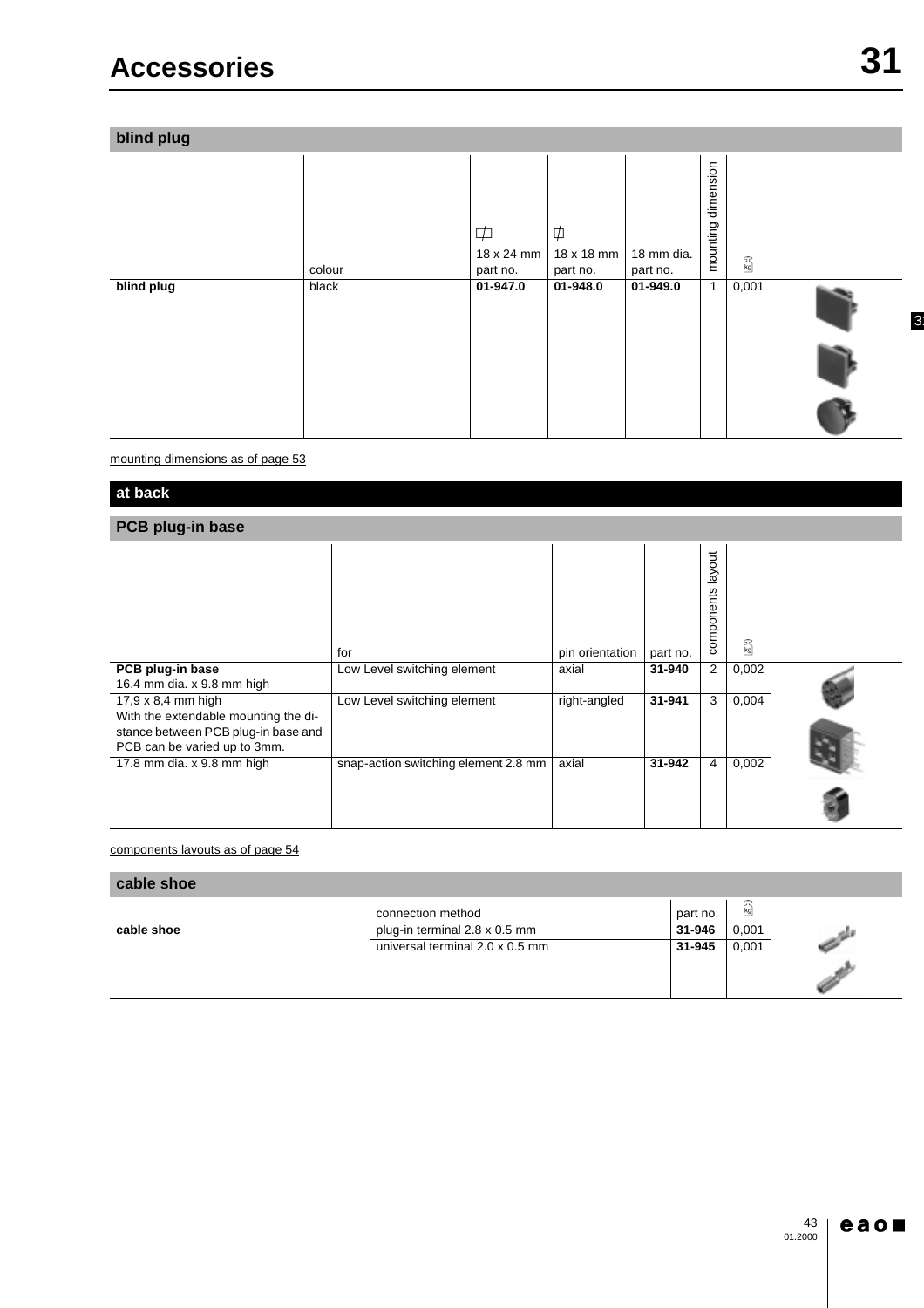## **insulation socket**

|                                          | part no. | $\widetilde{k\mathsf{g}}$ |  |
|------------------------------------------|----------|---------------------------|--|
| insulation socket                        | 31-928   | 0,001                     |  |
| for connector 31-945                     |          |                           |  |
| for connector 31-946                     | 31-929   | 0,001                     |  |
| for snap-action switching element 2.8 mm | 01-928   | 0,001                     |  |
| to cover the plug-in terminals           |          |                           |  |
|                                          |          |                           |  |

### **terminal cover**

for snap-action switching element

| $\tilde{\phantom{a}}$ | part no. | $\Rightarrow$<br>$\mathbf{kg}$ |  |
|-----------------------|----------|--------------------------------|--|
| terminal cover        | 01-929   | 0,010                          |  |

| for illumination  |                  |                          |       |  |
|-------------------|------------------|--------------------------|-------|--|
| incandescent lamp |                  |                          |       |  |
|                   | voltage/current  | part no.                 | 矞     |  |
| incandescent lamp | 6 AC/DC/125 mA   | 10-1306.1349 (41-963.0)  | 0,001 |  |
| base MG T 1 3/4   | 6.3 AC/DC/200 mA | 10-1307.1369 (31-963.0)  | 0,001 |  |
|                   | 12 AC/DC/75 mA   | 10-1309.1309 (41-963.1)  | 0,001 |  |
|                   | 14 AC/DC/80 mA   | 10-1310.1319 (31-963.1)  | 0,001 |  |
|                   | 18 AC/DC/40 mA   | 10-1311.1249 (41-963.2)  | 0,001 |  |
|                   | 24 AC/DC/35 mA   | 10-1312.1229 (41-963.3)  | 0,001 |  |
|                   | 28 AC/DC/30 mA   | 10-1313.1209 (41-963.4)  | 0,001 |  |
|                   | 28 AC/DC/40 mA   | 10-1313.1249 (31-963.2)  | 0,001 |  |
|                   | 36 AC/DC/20 mA   | 10-1316.1179 (41-963.36) | 0,001 |  |
|                   | 36 AC/DC/30 mA   | 10-1316.1209 (31-963.5)  | 0,001 |  |
|                   | 48 AC/DC/20 mA   | 10-1319.1179 (41-963.5)  | 0,001 |  |
|                   | 48 AC/DC/25 mA   | 10-1319.1199 (31-963.3)  | 0,001 |  |
|                   | 60 AC/DC/20 mA   | 10-1320.1179 (31-963.4)  | 0,001 |  |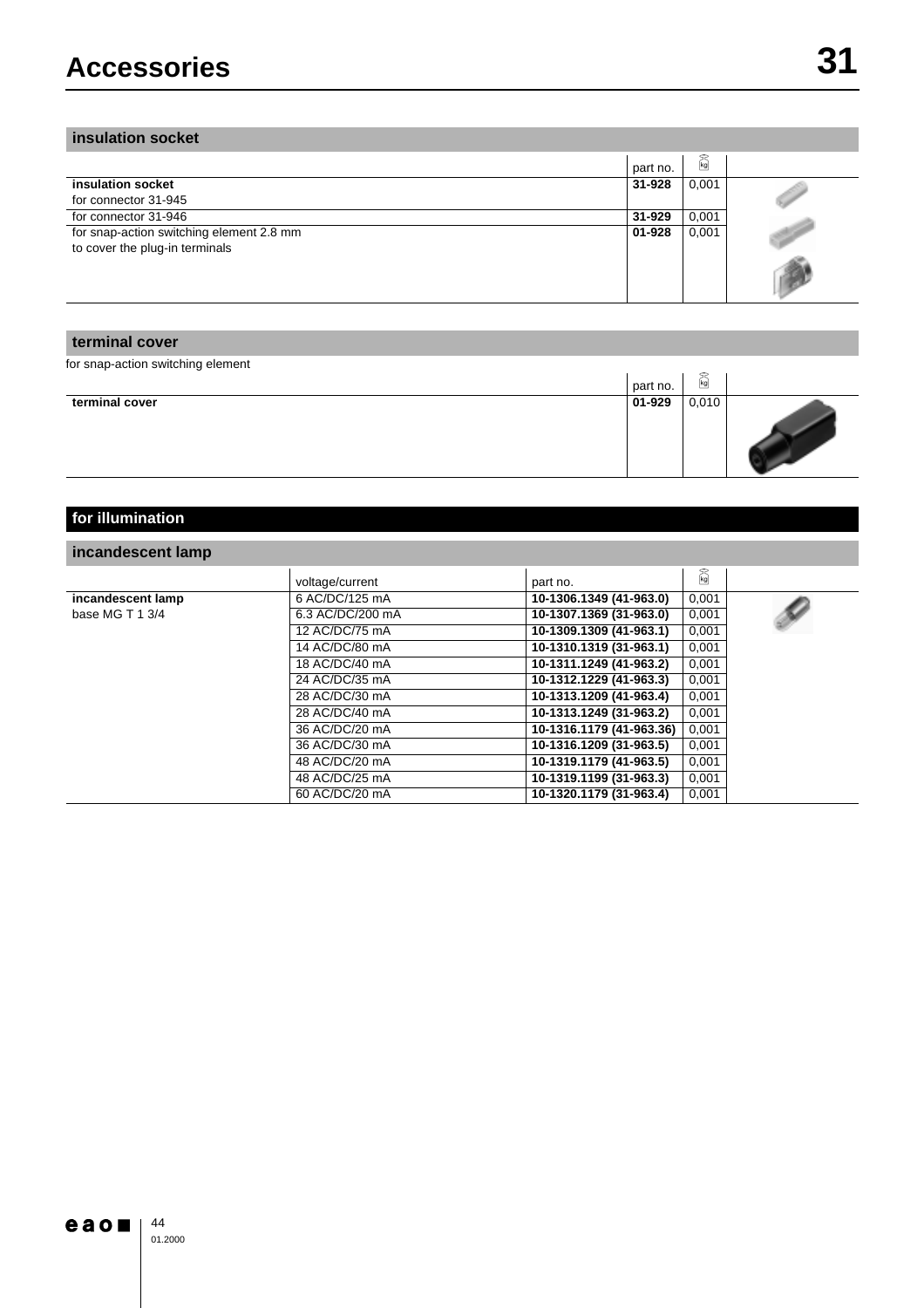| <b>LED</b>     |                 |                   |        |                           |                           |  |
|----------------|-----------------|-------------------|--------|---------------------------|---------------------------|--|
|                | number of chips | voltage/current   | colour | part no.                  | $\widetilde{k\mathsf{g}}$ |  |
| <b>LED</b>     | 1 chip          | 24 VDC/14 mA      | white  | 10-2312.3139              | 0,001                     |  |
| base MG T1 3/4 |                 | 28 VDC/14 mA      | white  | 10-2313.3139              | 0,001                     |  |
|                | 6 chips         | 6 VDC/45 mA       | green  | 10-5306.3255 (31-968.05)  | 0,001                     |  |
|                |                 |                   | red    | 10-5306.3252 (31-968.02)  | 0,001                     |  |
|                |                 |                   | yellow | 10-5306.3254 (31-968.04)  | 0,001                     |  |
|                |                 | 12 VDC/30 mA      | green  | 10-5309.3205 (31-968.15)  | 0,001                     |  |
|                |                 |                   | red    | 10-5309.3202 (31-968.12)  | 0,001                     |  |
|                |                 |                   | yellow | 10-5309.3204 (31-968.14)  | 0,001                     |  |
|                |                 | 24 VAC/DC/12.5 mA | green  | 10-5312.1115              | 0,001                     |  |
|                |                 |                   | red    | 10-5312.1112              | 0,001                     |  |
|                |                 |                   | yellow | 10-5312.1114              | 0,001                     |  |
|                |                 | 24 VDC/14 mA      | green  | 10-5312.3135 (31-968.25)  | 0,001                     |  |
|                |                 |                   | red    | 10-5312.3132 (31-968.22)  | 0,001                     |  |
|                |                 |                   | vellow | 10-5312.3134. (31-968.24) | 0,001                     |  |
|                |                 | 28 VAC/DC/12.5 mA | green  | 10-5313.1115              | 0,001                     |  |
|                |                 |                   | red    | 10-5313.1112              | 0,001                     |  |
|                |                 |                   | yellow | 10-5313.1114              | 0,001                     |  |
|                |                 | 28 VDC/14 mA      | green  | 10-5313.3135              | 0,001                     |  |
|                |                 |                   | red    | 10-5313.3132              | 0,001                     |  |
|                |                 |                   | yellow | 10-5313.3134              | 0,001                     |  |
|                |                 | 48 VDC/12 mA      | green  | 10-5319.3105 (31-968.45)  | 0,001                     |  |
|                |                 |                   | red    | 10-5319.3102 (31-968.42)  | 0,001                     |  |
|                |                 |                   | yellow | 10-5319.3104 (31-968.44)  | 0,001                     |  |
|                | 8 chips         | 6 VDC/48 mA       | green  | 10-6306.3265              | 0,001                     |  |
|                |                 |                   | red    | 10-6306.3262              | 0,001                     |  |
|                |                 |                   | yellow | 10-6306.3264              | 0,001                     |  |
|                |                 | 12 VDC/24 mA      | green  | 10-6309.3185              | 0,001                     |  |
|                |                 |                   | red    | 10-6309.3182              | 0,001                     |  |
|                |                 |                   | yellow | 10-6309.3184              | 0,001                     |  |
|                |                 | 24 VDC/12 mA      | green  | 10-6312.3105              | 0,001                     |  |
|                |                 |                   | red    | 10-6312.3102              | 0,001                     |  |
|                |                 |                   | vellow | 10-6312.3104              | 0,001                     |  |
|                |                 | 28 VDC/12 mA      | green  | 10-6313.3105              | 0,001                     |  |
|                |                 |                   | red    | 10-6313.3102              | 0,001                     |  |
|                |                 |                   | yellow | 10-6313.3104              | 0,001                     |  |

## **capacitor**

| for lamp voltage reduction                             |                 |          |              |  |
|--------------------------------------------------------|-----------------|----------|--------------|--|
|                                                        | value           | part no. | $\boxed{kg}$ |  |
| capacitor<br>use with 60 VAC/20 mA, 50 Hz lamp voltage | 230 VAC/0.27 µF | 02-917.0 | 0,004        |  |

Wire in accordance with local electrical safety regulations.

#### **series resistor**

| for lamp voltage reduction                |                     |              |       |  |
|-------------------------------------------|---------------------|--------------|-------|--|
|                                           | value               | part no.     | kg    |  |
| series resistor                           | 110 V/2.7 kOhm      | $02 - 904.0$ | 0.003 |  |
| use with 60 VAC/20 mA, 50 Hz lamp voltage | 125 V/3.3 kOhm      | 02-904.1     | 0.003 |  |
|                                           | 145 V/4.7 kOhm      | 02-904.3     | 0.003 |  |
|                                           | 230-240 V/10.0 kOhm | 02-904.7     | 0.003 |  |
|                                           |                     |              |       |  |

Wire in accordance with local electrical safety regulations.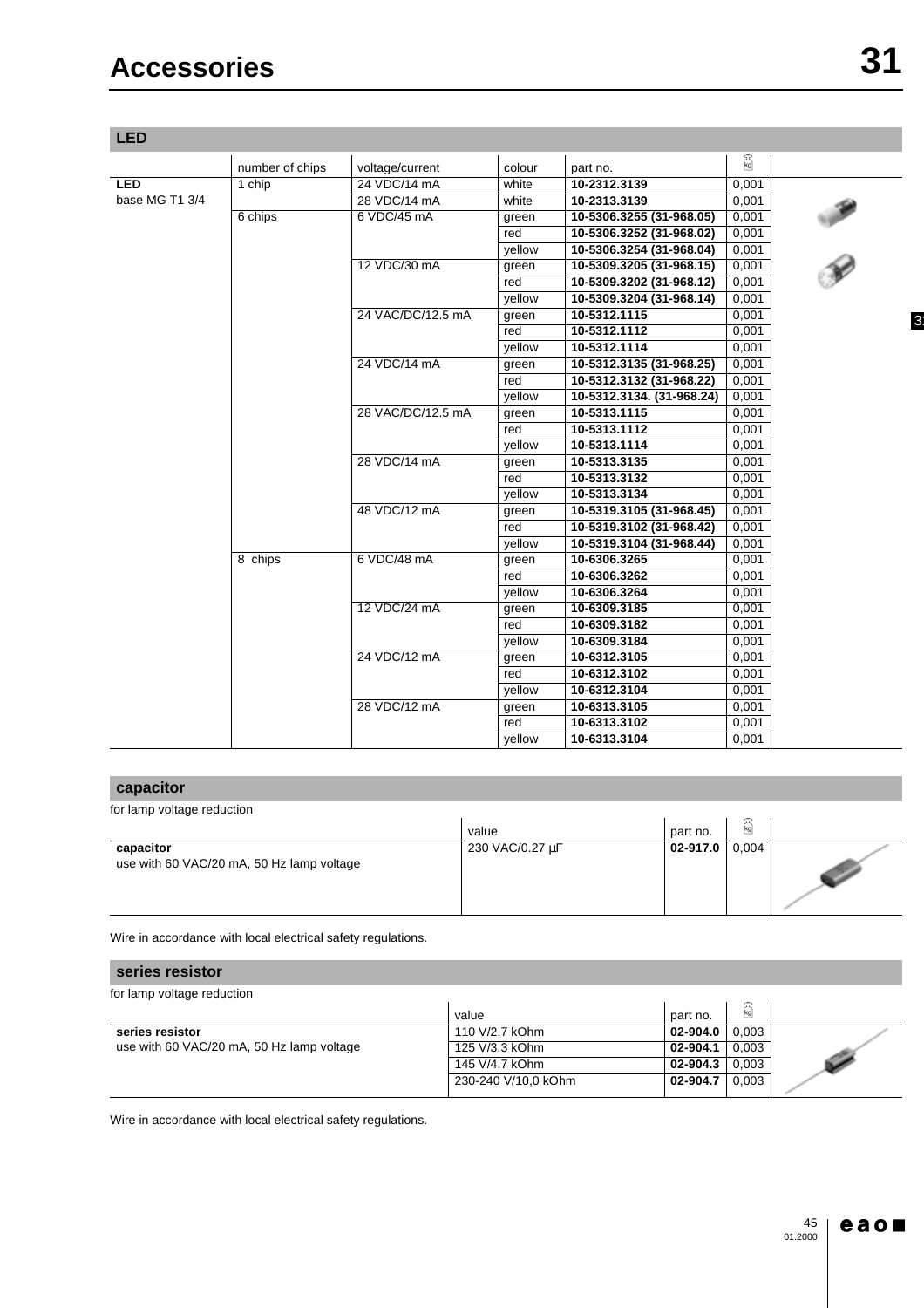## **terminal plate empty**

for fitting with series resistors and capacitors

| .                    |               |          |                           |  |
|----------------------|---------------|----------|---------------------------|--|
|                      | no. of spaces | part no. | $\widetilde{k\mathsf{g}}$ |  |
| terminal plate empty | 5 spaces      | 02-912.1 | 0,025                     |  |
|                      | 10 spaces     | 02-912.2 | 0,045                     |  |
|                      | 15 spaces     | 02-912.3 | 0,090                     |  |
|                      | 20 spaces     | 02-912.4 | 0,095                     |  |

## **terminal plate with capacitor**

|                                   | value                  | no. of components | part no.  | 奣     |  |
|-----------------------------------|------------------------|-------------------|-----------|-------|--|
| terminal plate with capacitor     | 0,27 µF/230 VAC/60 VAC | 5 spaces          | 02-914.10 | 0.045 |  |
| use with 60 VAC/20 mA lamp rating |                        | 10 spaces         | 02-914.20 | 0.090 |  |
|                                   |                        | 15 spaces         | 02-914.30 | 0.135 |  |
|                                   |                        | 20 spaces         | 02-914.40 | 0.180 |  |

Wire in accordance with local electrical safety regulations.

### **terminal plate with series resistor**

|                                     | value                | no. of components | part no.  | 矞     |  |
|-------------------------------------|----------------------|-------------------|-----------|-------|--|
| terminal plate with series resistor | 2.7 kOhm/110/60 V    | 5 spaces          | 02-913.10 | 0,040 |  |
| use with 60 VAC/20 mA lamp rating   |                      | 10 spaces         | 02-913.20 | 0,075 |  |
|                                     |                      | 15 spaces         | 02-913.30 | 0,115 |  |
|                                     |                      | 20 spaces         | 02-913.40 | 0.155 |  |
|                                     | 3.3 kOhm/125/60 V    | 5 spaces          | 02-913.11 | 0,040 |  |
|                                     |                      | 10 spaces         | 02-913.21 | 0,075 |  |
|                                     |                      | 15 spaces         | 02-913.31 | 0,115 |  |
|                                     |                      | 20 spaces         | 02-913.41 | 0.155 |  |
|                                     | 10 kOhm/230-240/60 V | 5 spaces          | 02-913.17 | 0.040 |  |
|                                     |                      | 10 spaces         | 02-913.27 | 0.075 |  |
|                                     |                      | 15 spaces         | 02-913.37 | 0.115 |  |
|                                     |                      | 20 spaces         | 02-913.47 | 0.155 |  |

Wire in accordance with local electrical safety regulations.

| assembling   |          |       |                                                             |
|--------------|----------|-------|-------------------------------------------------------------|
| lens remover |          |       |                                                             |
|              | part no. | 矞     |                                                             |
| lens remover | 02-905   | 0,011 | <b>Support of the Company's Company's Company's Service</b> |

## **lamp/LED remover**

|                  | part no.  | $\Rightarrow$<br>kg |  |
|------------------|-----------|---------------------|--|
| lamp/LED remover | 61-9740.0 | 0,002               |  |

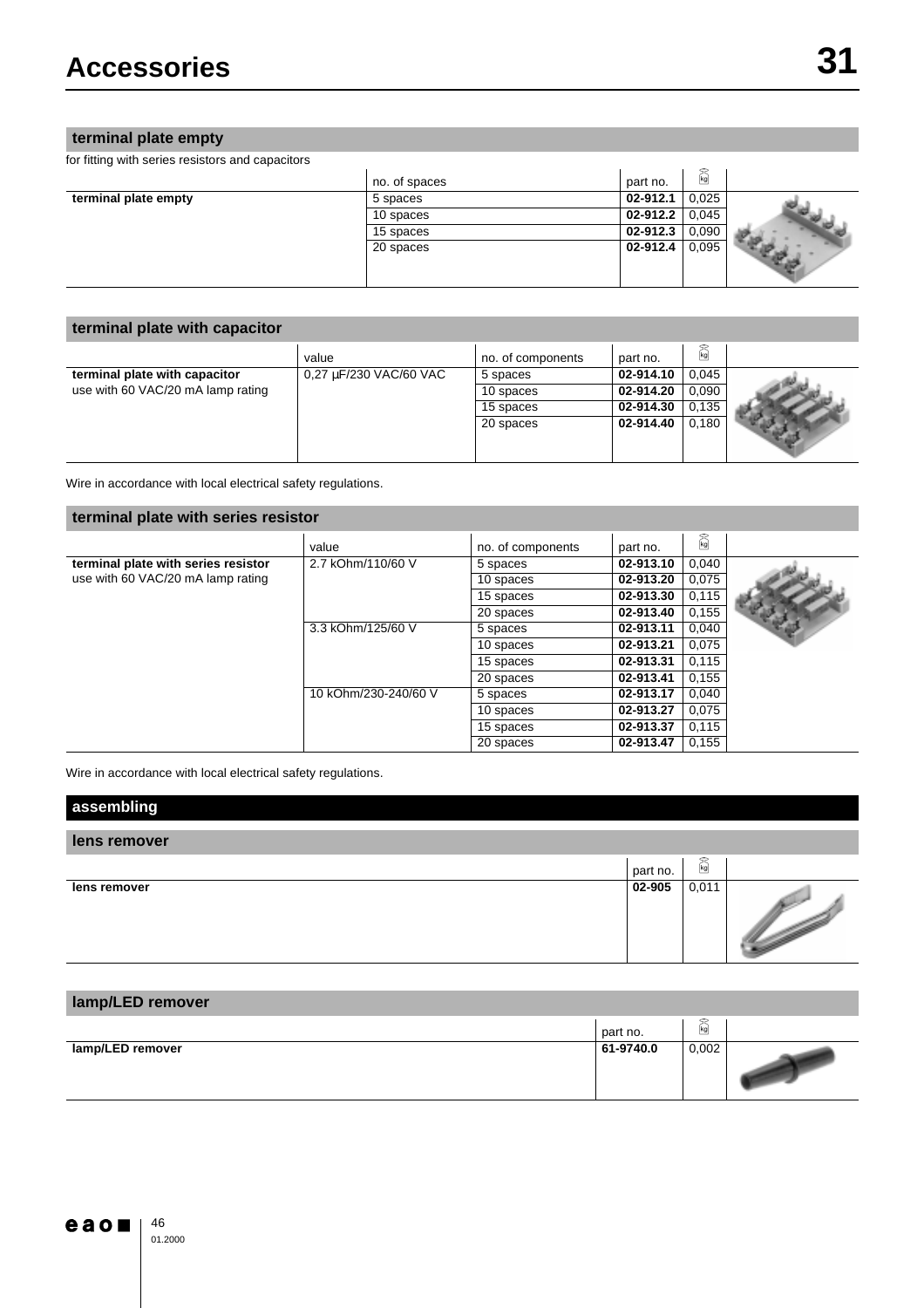| dressing tool                         |          |                   |  |
|---------------------------------------|----------|-------------------|--|
|                                       | part no. | P<br>$\boxed{kg}$ |  |
| dressing tool<br>for aligning buttons | 01-906   | 0,030             |  |

## **mounting tool**

|                                                            | part no. | G<br>kg |  |
|------------------------------------------------------------|----------|---------|--|
| mounting tool<br>for tightening (or loosening) fixing nuts | 01-907   | 0,020   |  |

#### $e$  a o 47 01.2000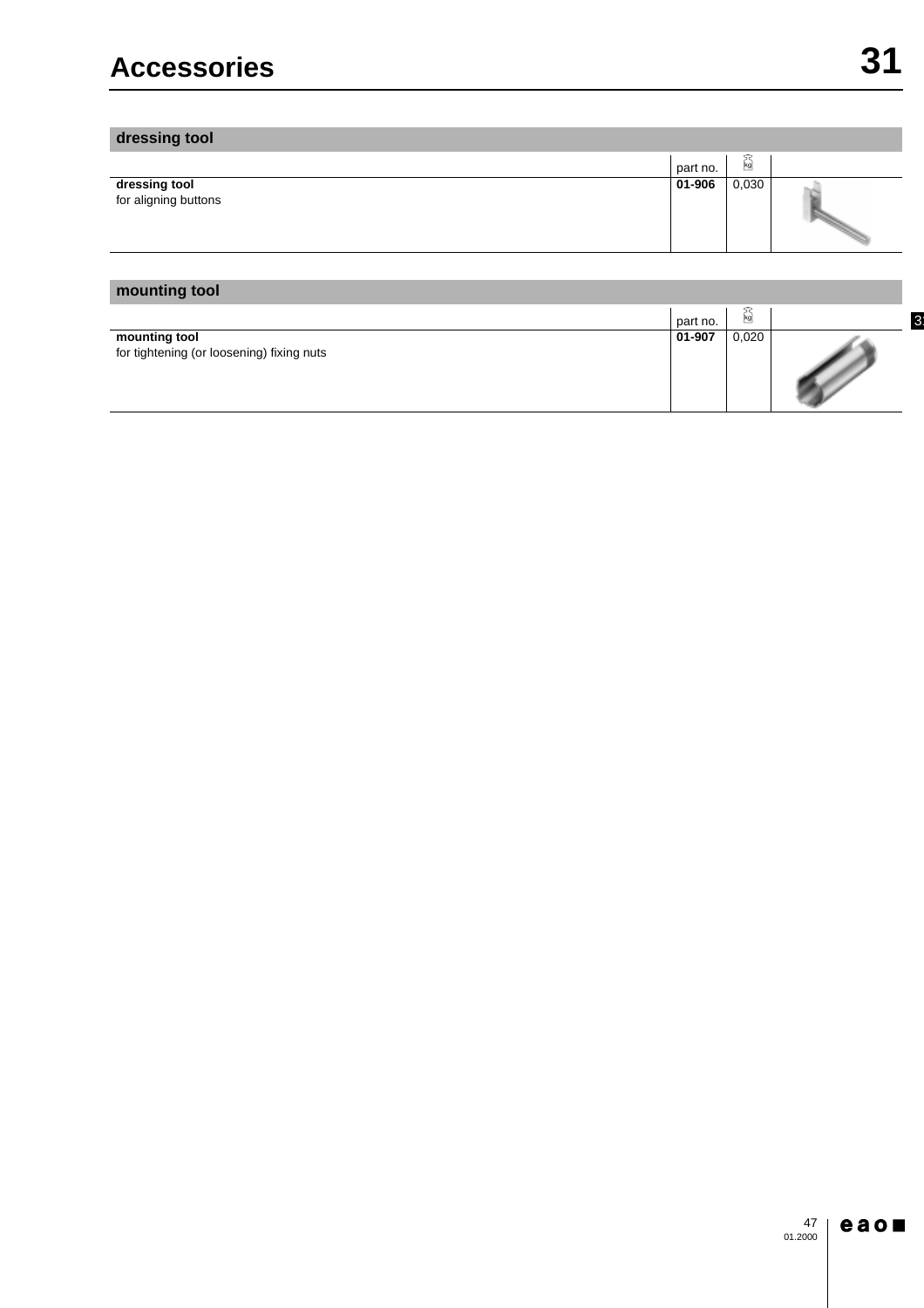#### **actuator with snap-action switching element resistance to vibration**

#### **switching system**

Self-cleaning, double-break, snap action switching system. (with contact gap 2 x 0.5 mm).

1 normally closed or 1 normally open contact per element. snap-action switching elements with soldering terminals at the sides: up to 4 switching element can be on a pushbutton (max. 4 normally closed and 4 normally open contacts).

snap-action switching element with axial plug-in terminals 2,8 mm not stachable, only 1 switching element can be on a pushbutton.

#### **material**

**actuator case**

polyetherimide, self-extinguishing

#### **material of contacts** gold-plated silver

#### **switching element**

axial plug-in-/soldering terminal 2.8 mm: diallyl phthalate DAP, polyamide 66, polysulfone, heat-resistant and self-extinguishing soldering terminal: PA 6.6 Ultramid

### **mechanical characteristics**

#### **actuating force**

2-5.5 N, depending on the number of switching elements

#### **actuating travel**

3 mm

#### **ambient air temperature**

-25°C to +55°C for indicators and illuminated pushbuttons mounted as a block , make sure the heat can escape freely (as per DIN IEC 68-)

#### **connection method**

snap-action switching element with tinned soldering terminals at the sides:

max. wire diameter: 2 wires à 1.2 mm max. wire cross-section of stranded cable: 1x 1 mm<sup>2</sup>.

snap-action switching element with axial plug-in terminals, which can also be used as soldering terminals:

plug-in terminal: 2.8 x 0.5 mm

soldering terminal: max. wire diameter: 1 wire of 1.5 mm<sup>2</sup>

max. wire cross-section of stranded cable: 2 x 0.75 mm<sup>2</sup> or 1 x 1.0  $mm<sup>2</sup>$ 

#### **degree of protection**

front as per IEC 529: IP 40 IP 67 with spray cover

#### **mechanical life**

momentary action 2 mio. cycles of operation maintained action 1 mio. cycles of operation

### **rebound time**

 $\leq$  5ms

#### **resistance to climate**

standard condition as per IEC 68-2-3 and 2-30 changing condition as per IEC 68-2-14 and 2-33

#### **resistance to shock**

(single impacts, semi-sinusoidal) 15 g for 11 ms as per IEC 512-4-3, IEC 68-2-27



(sinusoidal) 10 g at 0-2000 Hz, amplitude 1.5 mm as per IEC 512-4-4, IEC 68- 2-6

#### **storage temperature**

-40 $^{\circ}$ C to + 85 $^{\circ}$ C (as per DIN IEC 68-)

#### **electrical characteristics**

#### continuous thermal current lth<sub>2</sub>

The maximum current in continuous operation and at ambient temperature not exceeding the quoted maximum values.

#### **electric strength**

2500 VAC, 50 Hz, 1 min. between all terminals and earth, as per IC 512-2-11.

#### **protection class**

II

5 A

**rated current** 5 A

**rated voltage** 250 VAC/VDC

#### **switch rating**

250 VAC/5 A (cos φ 1) 250 VAC/3 A (cos φ 0.3) switch rating AC,  $\cos \varphi$  0.7: voltage 125 V 250 V current 3 A 2 A switch rating DC (inductive), L:R = 30 ms: voltage 24 V 60 V 110 V 220 V current 2 A 0,7 A 0,2 A 0,1 A

#### **volume resistance**

starting value (initial) <= 50 m $\Omega$ 

#### **rules**

IEC 1058 EN 61 058

#### **approvals**

- SEV 250 VAC/5 A
- CSA 300 VAC
- UL
- VDE

#### **declaration of conformity**

- CE

#### **actuator with Low Level switching element**

#### **switching system**

This low level switching element was designed for switching low powers in electronic circuits. The mechanism assures reliable switching of loads ranging from a few  $\mu$ A/ $\mu$ V up to 100 mA/42 VAC/ VDC.

Single-break momentary contact, as normally open or normally closed with 4 independent points of contact. 2 momentary contacts per switching element; combination of normally open and normally closed is possible.

Special features are the long life, extremely short rebound time and stable contact resistance.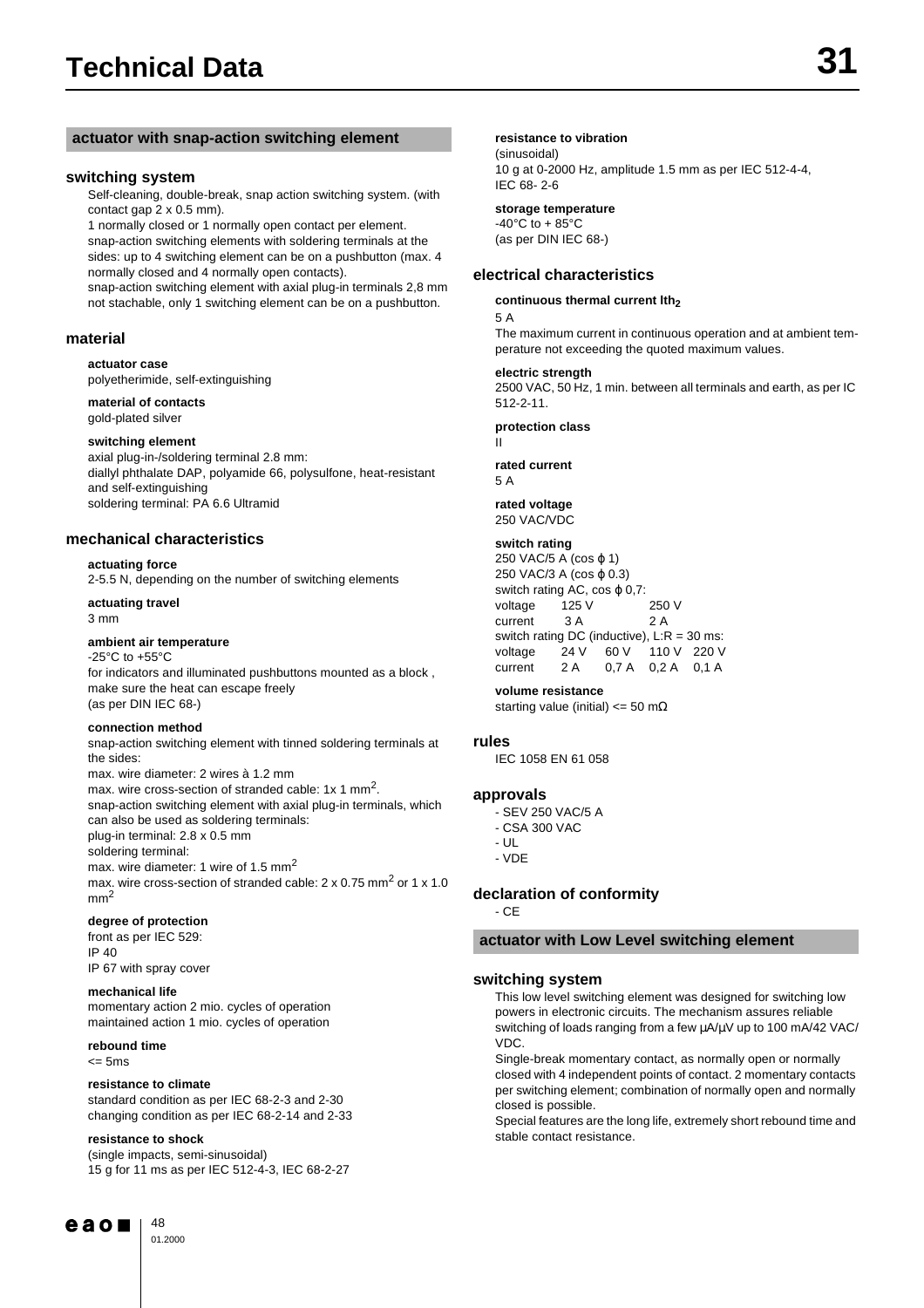## **Technical Data**

#### **material**

**actuator case** polyetherimide, self-extinguishing

**material of contacts** gold-plated

**switching element** polysulfone, heat-resistant and self-extinguishing

#### **mechanical characteristics**

**actuating force** 3-3.5 N

**actuating travel** 3 mm

**ambient air temperature** -25°C to +55°C for indicators and illuminated pushbuttons mounted as a block , make sure the heat can escape freely (as per DIN IEC 68-)

#### **connection method**

The universal terminals permit these units to be mounted on printed circuit boards (PCB). These terminals can also be used as soldering or plug-in terminals. For these terminals we can also supply a plug-in base which, when soldered on to the board, enables the switch to be plugged in. soldering terminal: max. wire diameter: 2 wires à 0.8 mm max. wire cross-section of stranded cable: 1x 0.75 mm<sup>2</sup> plug-in terminal: 2.0 x 0.5 mm

**degree of protection** front as per IEC 529: IP 40 IP 67 with spray cover

**mechanical life** momentary action 5 mio. cycles of operation maintained action 1 mio. cycles of operation

**rebound time** Typ.  $< 100 \mu s$ 

**resistance to climate**

standard condition as per IEC 68-2-3 and 2-30 changing condition as per IEC 68-2-14 and 2-33

**resistance to shock** (single impacts, semi-sinusoidal) 15 g for 11 ms as per IEC 512-4-3, IEC 68-2-27

#### **storage temperature**

 $-40^{\circ}$ C to  $+85^{\circ}$ C (as per DIN IEC 68-)

#### **electrical characteristics**

**electric strength** 2500 VAC, 50 Hz, 1 min. between all terminals and earth, as per IC 512-2-11.

**protection class** II

**switch rating** 10 µA/100 µV to 100 mA at 42 VAC/VDC

**volume resistance** starting value (initial)  $<= 50 \text{ m}\Omega$ 

#### **rules**

EN 61 058

#### **buzzer Part No. 31-810.005**

#### **switching system**

**buzzer system** electronic non-contacting buzzer with IC oscillator -contactless electronic buzzer - with IC-oscillator

#### **material**

**alarm buzzer case** polyetherimides

**front bezel** polyamide

#### **mechanical characteristics**

**connection method** soldering terminal

**degree of protection** IP 40 as per IEC 529

**operating temperature** -25°C to +55°C

**storage temperature** -40°C to +85°C (as per DIN IEC 68-)

#### **electrical characteristics**

**frequency (tone)** ca. 2.8 kHz

**interval frequency** 2 Hz

**operation voltage/current** typ. 10-55 VAC; 25 mA typ. 10-75 VDC; 15 mA

#### **sound pressure**

88 dB  $(A) \pm 8$  at a distance of 0.1 m Volume variable with a 1 MΩ potentiometer or corresponding fixed resistor.

### **buzzer Part No. 31-801.002**

#### **switching system**

**buzzer system** electronic non-contacting buzzer with IC oscillator

#### **material**

**alarm buzzer case** polyetherimides

**front bezel** polyamide

#### **mechanical characteristics**

**connection method** plug-in terminal 2.8 x 0.5 mm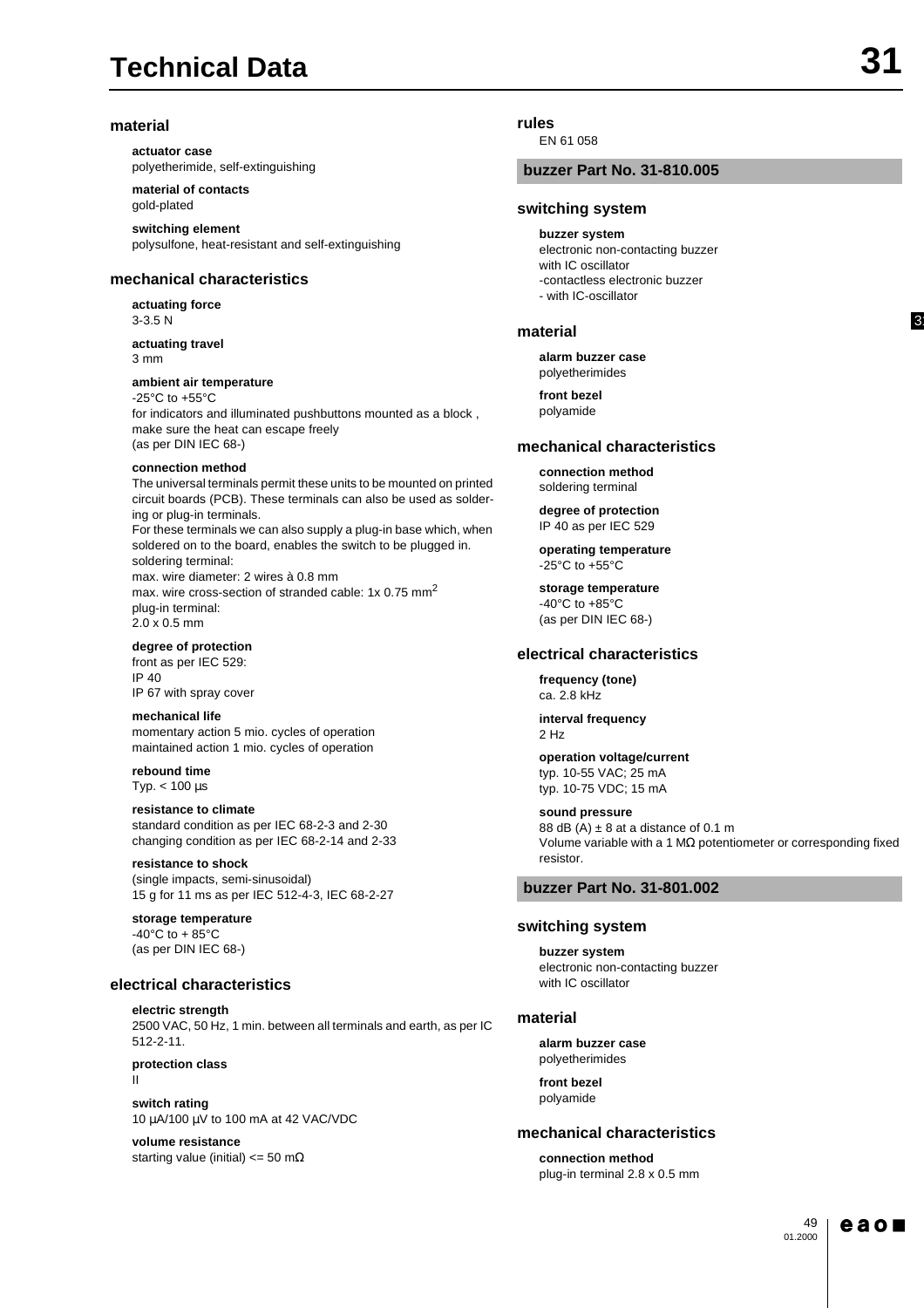## **Technical Data**

**degree of protection** IP 40 as per IEC 529

**operating temperature**  $-25^{\circ}$ C to + 55 $^{\circ}$ C

## **storage temperature**

 $-25^{\circ}$ C to  $+55^{\circ}$ C (as per DIN IEC 68-)

### **electrical characteristics**

**frequency (tone)** ca. 2.0 kHz

**interval frequency** 2 Hz

**operation voltage/current** 10-26 VDC; <= 30 mA

## **sound pressure**

88 db  $(A) \pm 8$  at a distance of 0.1 m

#### 50  $e$ ao $\blacksquare$

01.2000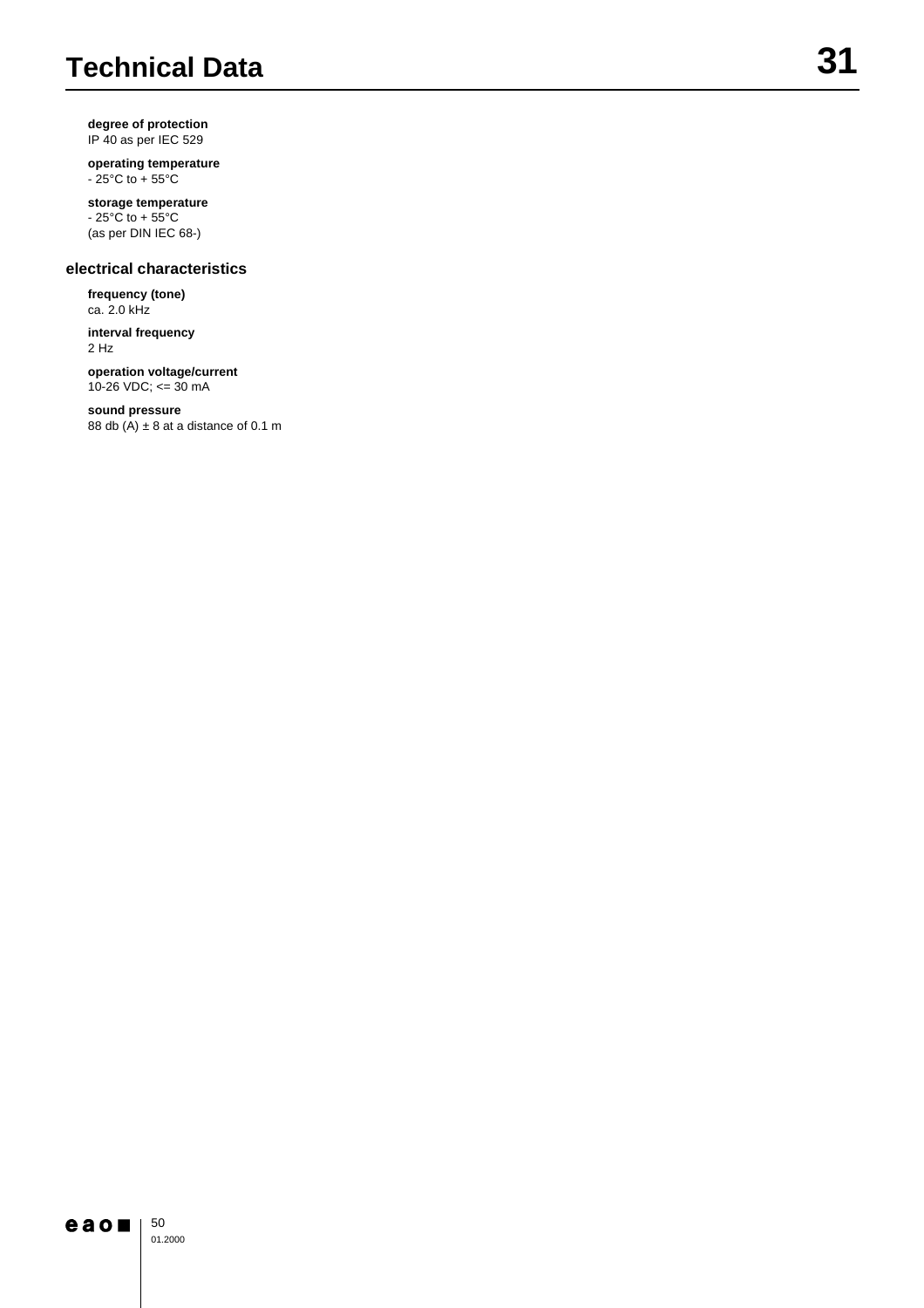$\approx$ 

 $(\circledS)$ 

 $24$ 

 $\left| \mathbf{e} \right|$ 

## **technical drawing**

**1 buzzer**



## **2 buzzer**

page 39





## **3 indicator**

page 39



## **4 indicator**

page 39

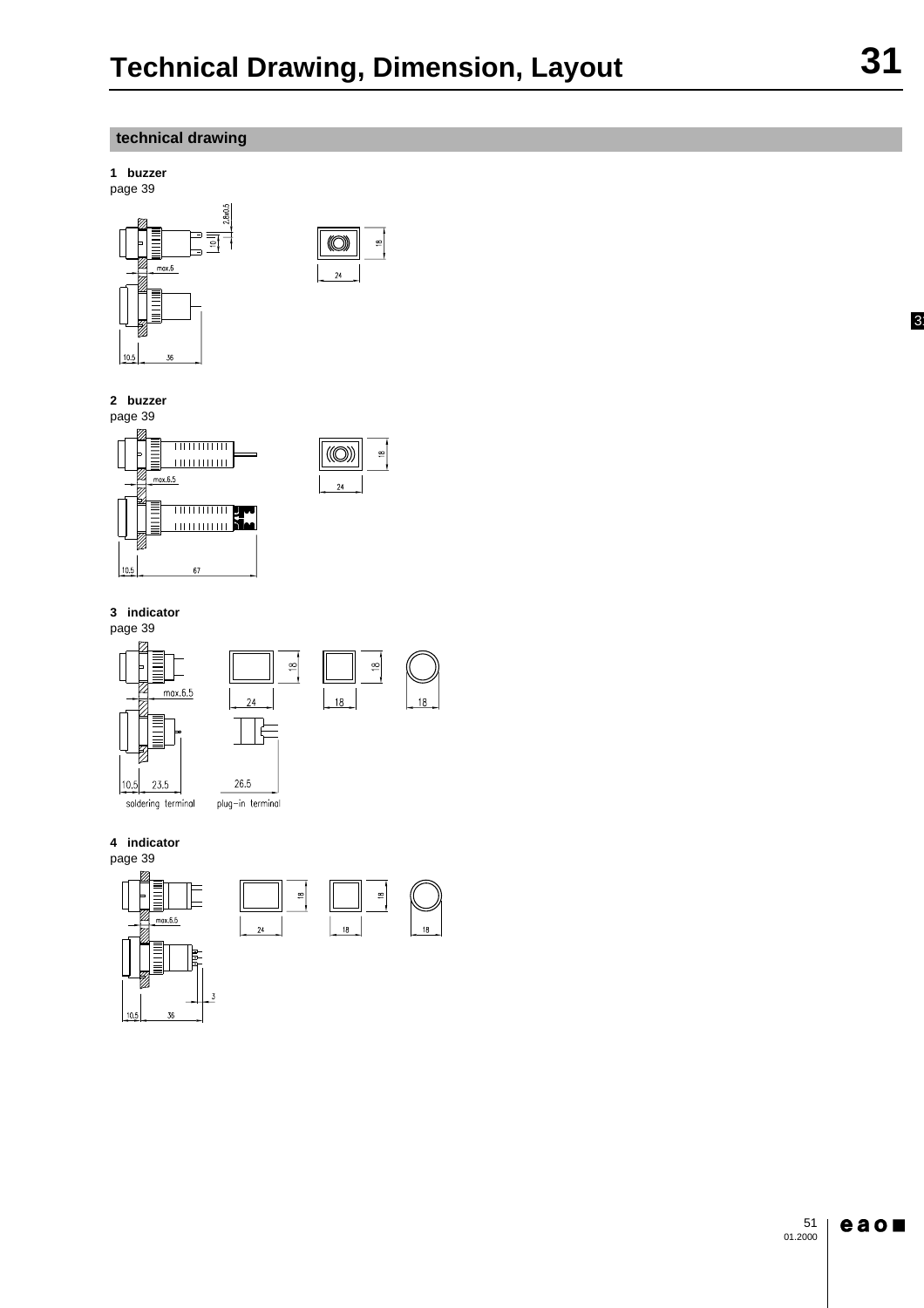**5 indicator, illuminated-/pushbutton**

page 39, 40



#### **6 illuminated-/pushbutton** page 40



### **7 illuminated-/pushbutton**

page 40



### **8 AML adaptor**



### **9 AML adaptor**



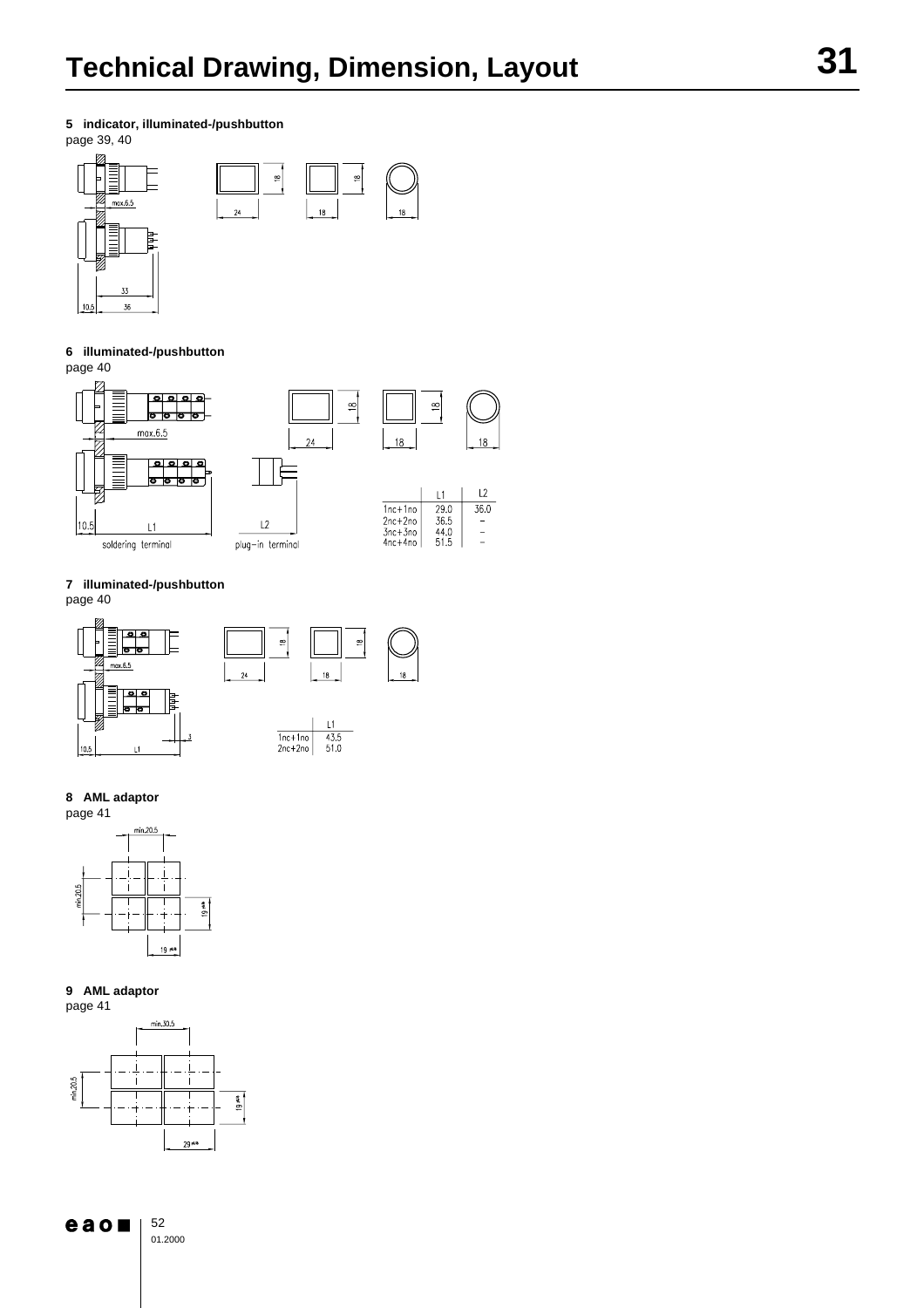

23.5



## **11 protective cover**



**12 sprayproof cover**



#### **13 protective guard** page 42



## **14 protective guard**



## **mounting dimension**

**1 buzzer, indicator, illuminated-/pushbutton, blind plug** page 39, 40, 43

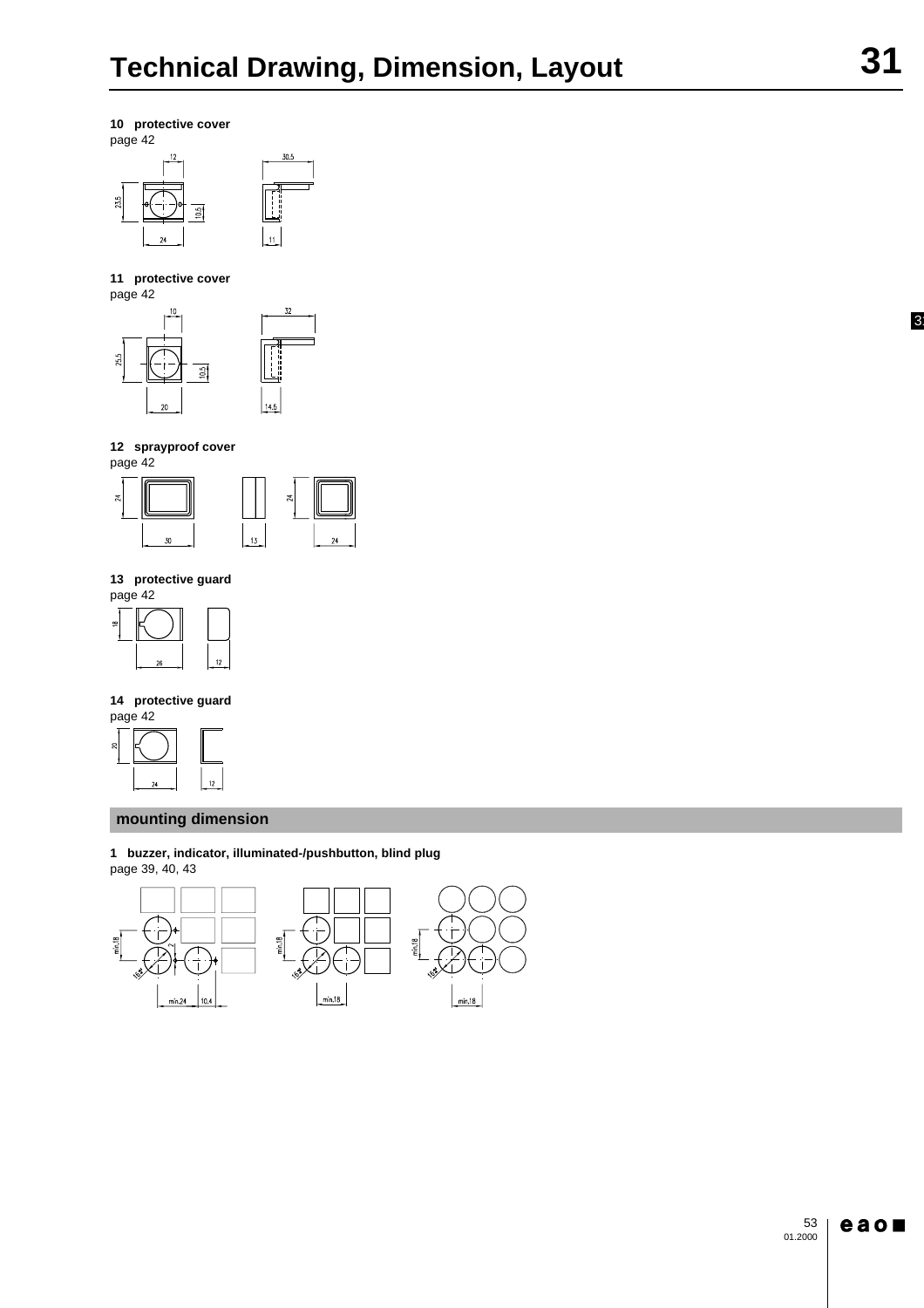



## **components layouts**

**1 indicator, illuminated-/pushbutton** page 39, 40



**2 PCB plug-in base** page 43



**3 PCB plug-in base** page 43



## **4 PCB plug-in base**

page 43



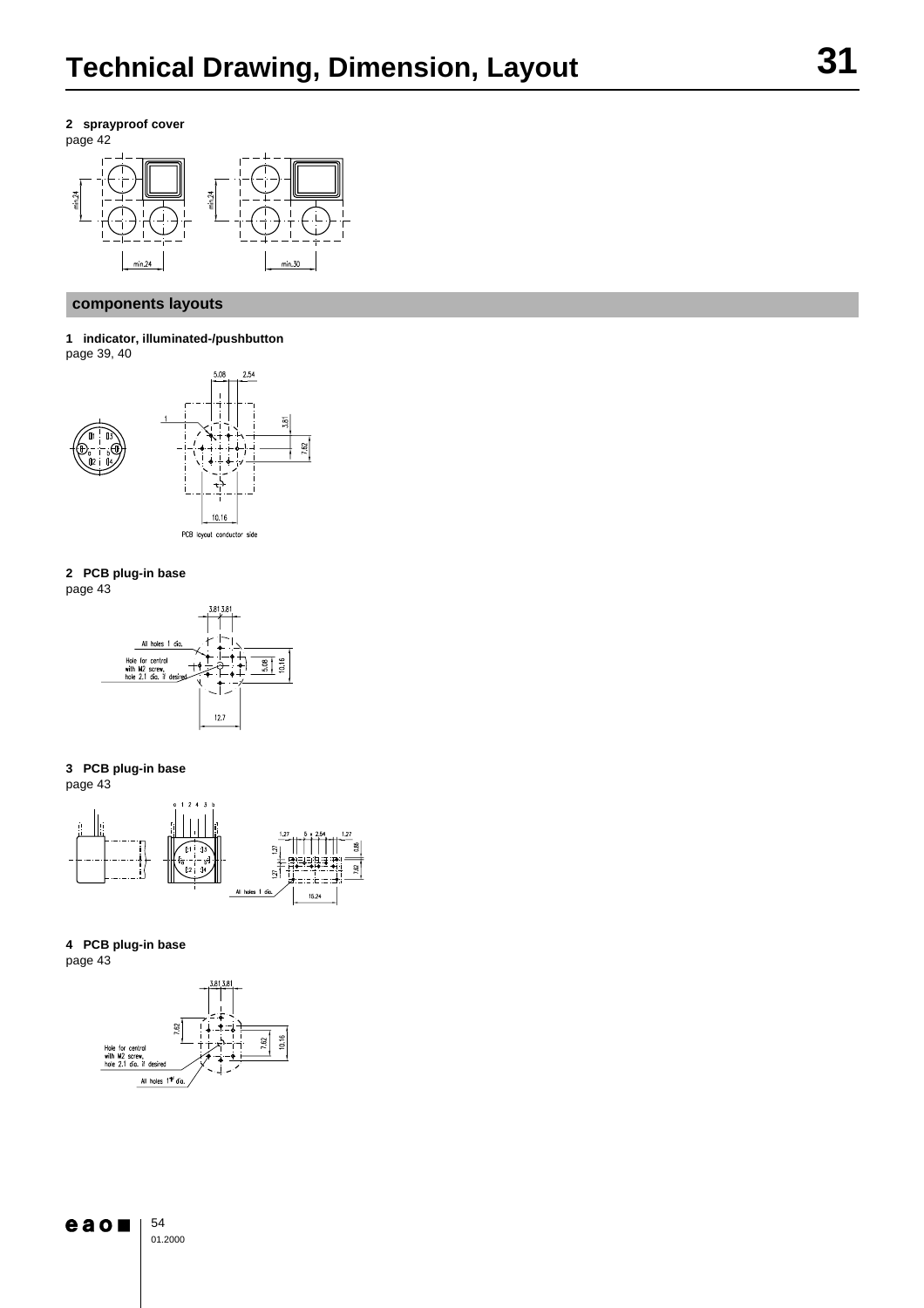|                         | circuit drawing                                                                                                                                                                                                                                |    | circuit drawing                                                                                                                                                                                                                                                                                                                                                                                                                                                            |
|-------------------------|------------------------------------------------------------------------------------------------------------------------------------------------------------------------------------------------------------------------------------------------|----|----------------------------------------------------------------------------------------------------------------------------------------------------------------------------------------------------------------------------------------------------------------------------------------------------------------------------------------------------------------------------------------------------------------------------------------------------------------------------|
| $\mathbf{1}$            | $\alpha$<br>b                                                                                                                                                                                                                                  | 21 | $\frac{1}{3}$<br>$\frac{1}{3}$<br>П<br>$\times 1-$<br>$\frac{1}{3}$<br>ł<br>Ą<br>E-<br>$x^2$<br>P                                                                                                                                                                                                                                                                                                                                                                          |
| $\boldsymbol{2}$        | 8765<br>1234                                                                                                                                                                                                                                   | 22 | $\mathbf{III}$<br>П<br>$\times 1$<br>E--<br>×2+<br>7<br>$\overline{2}$<br>2                                                                                                                                                                                                                                                                                                                                                                                                |
| 3                       | $\alpha -$<br>φ<br>$b +$                                                                                                                                                                                                                       | 23 | $\mathbf{II}% =\mathbf{I}^{T}\mathbf{I}^{T}\mathbf{I}^{T}\mathbf{I}^{T}\mathbf{I}^{T}\mathbf{I}^{T}\mathbf{I}^{T}\mathbf{I}^{T}\mathbf{I}^{T}\mathbf{I}^{T}\mathbf{I}^{T}\mathbf{I}^{T}\mathbf{I}^{T}\mathbf{I}^{T}\mathbf{I}^{T}\mathbf{I}^{T}\mathbf{I}^{T}\mathbf{I}^{T}\mathbf{I}^{T}\mathbf{I}^{T}\mathbf{I}^{T}\mathbf{I}^{T}\mathbf{I}^{T}\mathbf{I}^{T}\mathbf{I}^{T}\mathbf{I}^{T}\mathbf{I$<br>I<br>$3(*)$<br>$\alpha -$<br>↡<br>E--<br>9<br>$b+$<br>$4(-)$<br>7 |
| 4                       | $\times1-$<br>↟<br>$\times$ 2+                                                                                                                                                                                                                 | 24 | I<br>н<br>$3(+)1(-)$<br>$\frac{1}{1}$<br>E<br>ŧ<br>$4(-)2(+)$<br>lo+                                                                                                                                                                                                                                                                                                                                                                                                       |
| 5                       | $3(+)$<br>$\alpha -$<br>φ<br>ّ<br>$4(-)$<br>$b+$                                                                                                                                                                                               | 25 | $\mathbf{H}$<br>1<br>$\times 1-$<br>$E-$<br>$x^2$<br>4<br>$\overline{z}$<br>4<br>2                                                                                                                                                                                                                                                                                                                                                                                         |
| 6                       | $\alpha -$<br>$3(+)1(-)$<br>↟<br>ِّ ≉<br>↟<br>$b+$<br>$4(-)2(+)$                                                                                                                                                                               | 26 | E-<br>b+<br>2<br>$\overline{A}$                                                                                                                                                                                                                                                                                                                                                                                                                                            |
| $\overline{\mathbf{7}}$ | $\mathbf{III}$<br>$\frac{1}{3}$<br>П<br>×1-<br>E∼<br>$x^2$ +                                                                                                                                                                                   | 27 | $\mathbf I$<br>$3(+)$<br>$\alpha-$<br>E--<br>⇟<br>$4(-)$<br>$b+$                                                                                                                                                                                                                                                                                                                                                                                                           |
| 8                       | $\boldsymbol{\mathrm{H}}%$<br>щ<br>×١٠<br>$E -$<br>$x^2$<br>2<br>4                                                                                                                                                                             | 28 | 1<br>$3(+)$ $(-)$<br>$\alpha$ -<br>∤<br>E-<br>↟<br><u> ព្</u><br>$b+$<br>$4(-)2(+)$                                                                                                                                                                                                                                                                                                                                                                                        |
| $\boldsymbol{9}$        | П<br>$3(+)$<br>$\mathbf{a}-$<br>$E\sim$<br>$4(-)$<br>b+<br>4<br>2                                                                                                                                                                              | 29 | $\times 1-$<br>E-<br>×2+<br>2                                                                                                                                                                                                                                                                                                                                                                                                                                              |
| 10                      | $\mathbf{H}$<br>$3(+)1(-)$<br>$\alpha$ -<br>E∼<br>↟<br>Ť<br>$4(-)2(+)$<br>$b+$<br>$\overline{4}$<br>4<br>s                                                                                                                                     | 30 | ۵٠<br>E-<br>$b+$<br>2                                                                                                                                                                                                                                                                                                                                                                                                                                                      |
| 11                      | n<br>×l-<br>E∼<br>Î<br>x2                                                                                                                                                                                                                      | 31 | $\mathbf{1}$<br>3<br>$\alpha$ -<br>Ļ<br>E<br>φ<br>$b +$<br>4<br>2                                                                                                                                                                                                                                                                                                                                                                                                          |
| 12                      | $E\sim$<br>$b +$                                                                                                                                                                                                                               | 32 | 1<br>$\alpha -$<br>$E-$<br>Φ<br>$b +$                                                                                                                                                                                                                                                                                                                                                                                                                                      |
| 13                      | $3(+)$<br>$\alpha$ -<br>$E -$<br>ٌّ<br>¢<br>$b+$<br>$4(-)$<br>7<br>5                                                                                                                                                                           | 33 | 3<br>$\alpha -$<br>$E^{---}$<br>φ<br>2<br>4<br>$b +$                                                                                                                                                                                                                                                                                                                                                                                                                       |
| 14                      | $a = -3(+)1(-)$<br>$\overline{\mathbf{3}}$<br>$\overline{\phantom{a}}$<br>-L J I<br>$\mathbf{I}$<br>$E\sim$<br>$\begin{array}{c}\n\frac{1}{2} & \frac{1}{2} \\ 4 & \frac{1}{2}(1) \\ \frac{1}{2}(1) & \frac{1}{2}(1)\n\end{array}$<br> <br> 0+ | 34 | $\,$ 1 $\,$<br>3<br>$\alpha$ -<br>J<br>V,<br>E<br>5<br>$b+$<br>4                                                                                                                                                                                                                                                                                                                                                                                                           |
| 15                      | ×1-<br>$\mathsf{E}\! \sim$<br>×2                                                                                                                                                                                                               |    |                                                                                                                                                                                                                                                                                                                                                                                                                                                                            |
| 16                      | a<br>E                                                                                                                                                                                                                                         |    |                                                                                                                                                                                                                                                                                                                                                                                                                                                                            |
| 17                      | $\alpha -$<br>$E$ -<br>$b+$                                                                                                                                                                                                                    |    |                                                                                                                                                                                                                                                                                                                                                                                                                                                                            |
| 18                      | ۵-<br>$E\sim$<br>b+                                                                                                                                                                                                                            |    |                                                                                                                                                                                                                                                                                                                                                                                                                                                                            |
| 19                      | 3<br>$\alpha -$<br>E                                                                                                                                                                                                                           |    |                                                                                                                                                                                                                                                                                                                                                                                                                                                                            |
| 20                      | з<br>$E_{\gamma}$                                                                                                                                                                                                                              |    |                                                                                                                                                                                                                                                                                                                                                                                                                                                                            |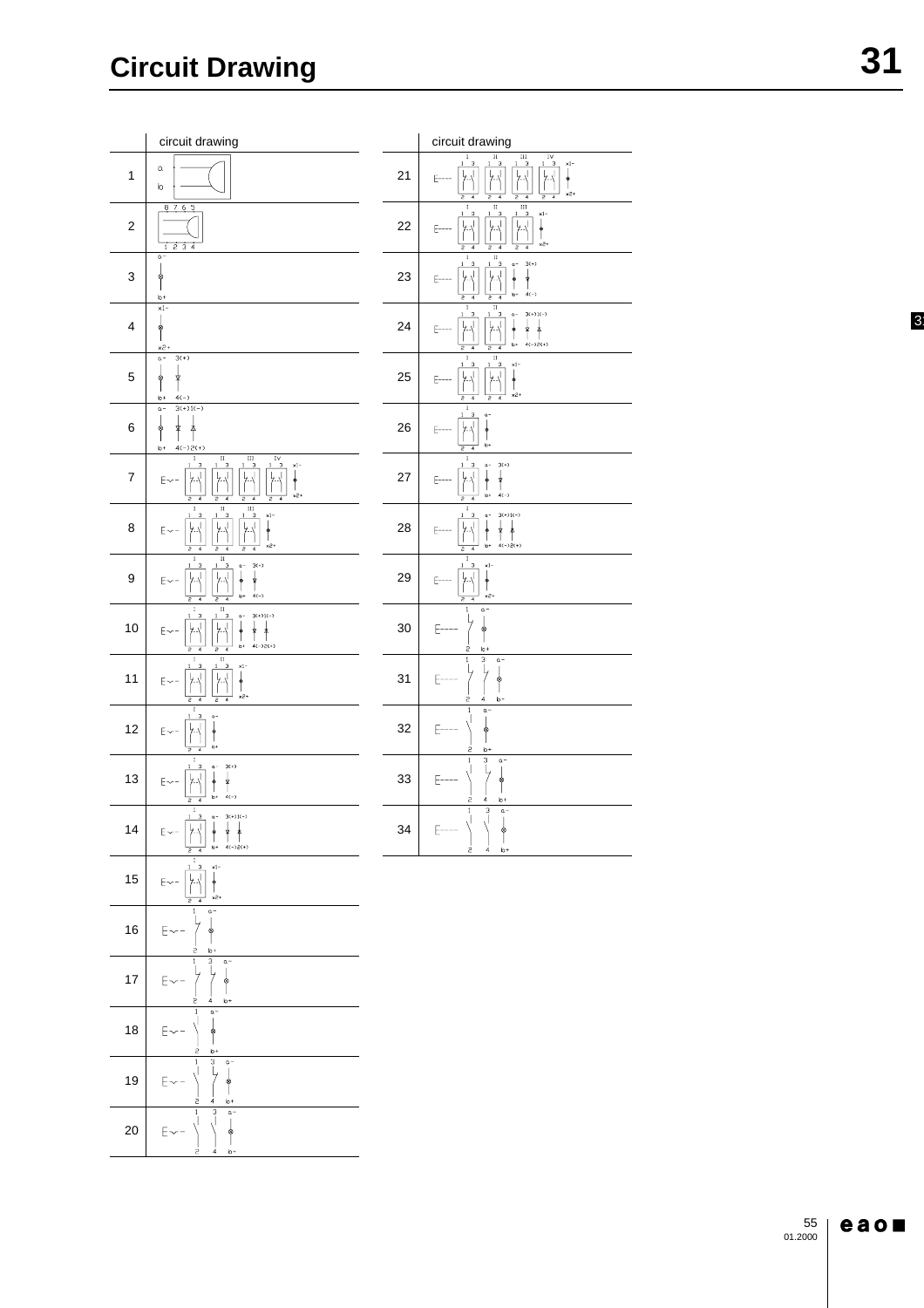1. buzzer (31-801.002)



Depending on how the terminals are connected, the buzzer can operate with a continuous tone  $a(-)$  b( $+)$  or with intermittent tone  $a(+)$  b( $-)$ 

#### 2. buzzer (31-810.005)



1. Supply voltage I<br>continuous tone<br>U = 10-35 VAC<br>U = 10-50 VDC



2. Supply voltage II<br>Continuous tone<br>U = 35—55 VAC<br>U = 35—75 VDC



3. Intermittent tone<br>Interval apr. 3 Hz



4. Volume control

## $e$  a  $o$

56 01.2000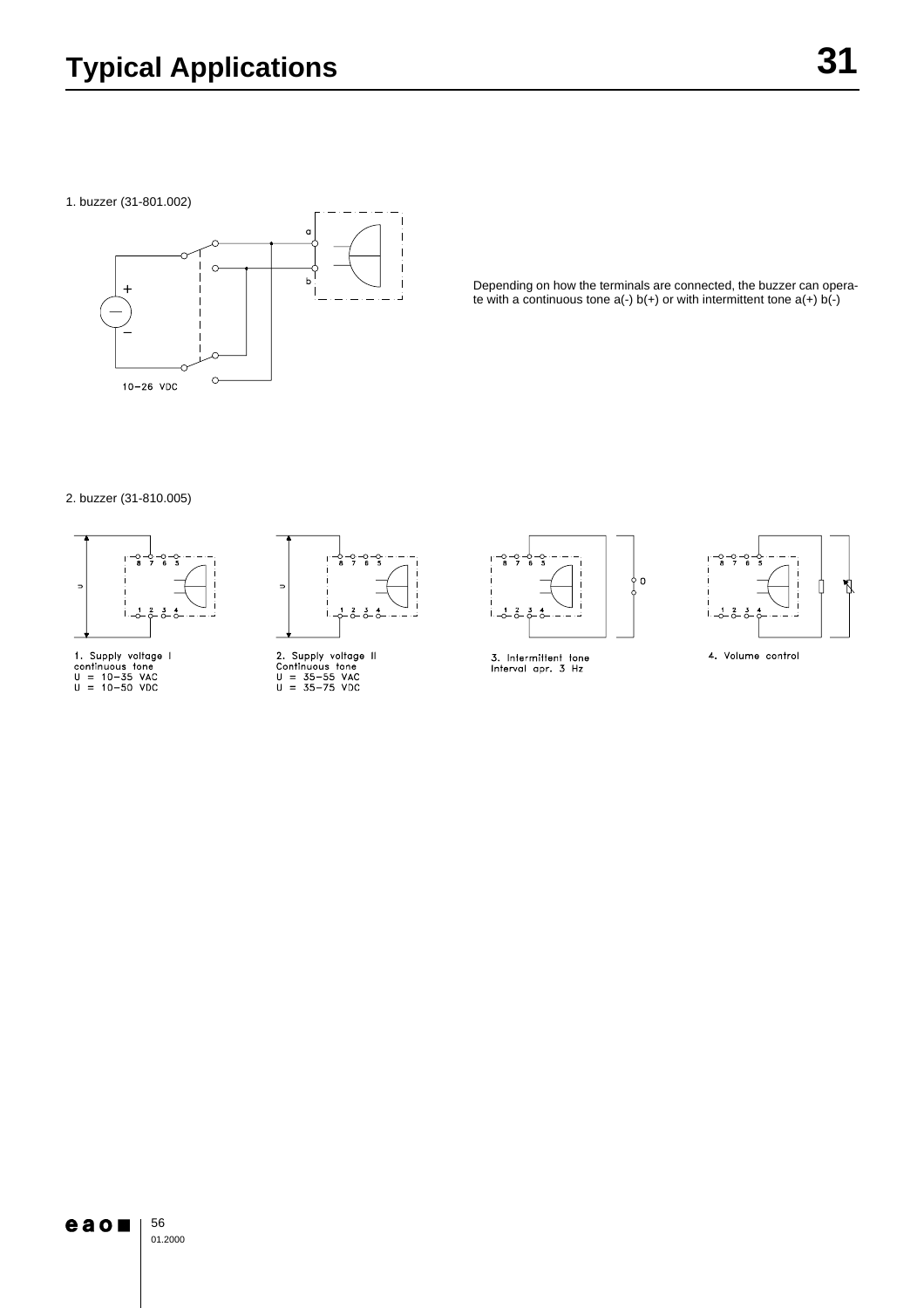31

## **Indicators and illuminated pushbuttons with built-in diodes**

With indicators and illuminated pushbuttons equipped with diodes, the user is able to perform a lamp check or wire an alarm circuit simply with a considerable saving of space.

lamp check



lamp check with blocking diodes



alarm circuit from fault annunciating system







lamp check and alarm circuit

lamp check and alarm circuit with only one diode and AC voltage

 $LC =$  lamp check